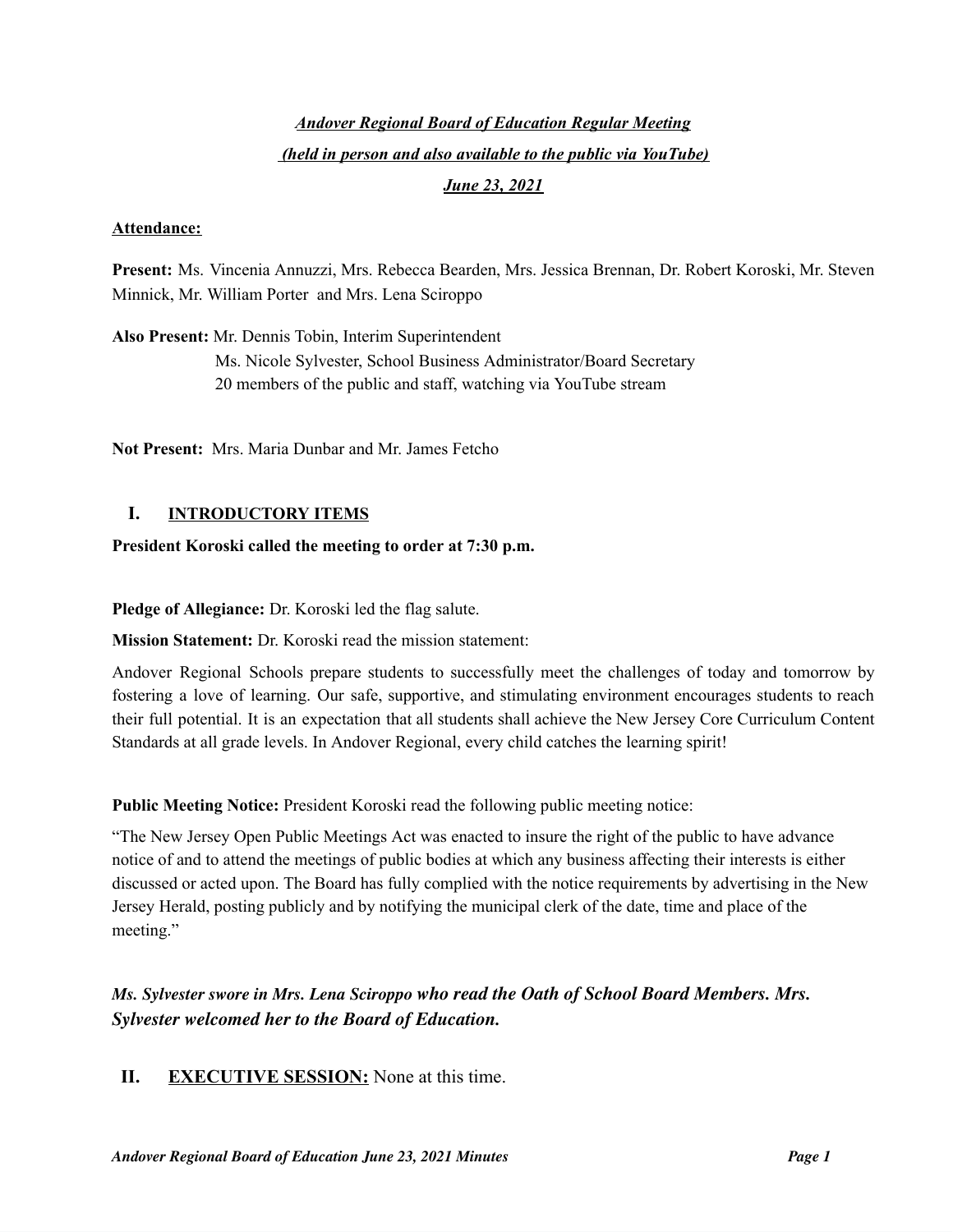### **III. PRESENTATION(S):**

- Dr. Koroski thanked Mr. Tobin for all his hard work over the past three years, especially over the last 18 months and leading us forward through a world pandemic while keeping all staff and students safe.
- Dr. Koroski presented plaques to former board members, Mrs. Figueiredo and Mr. Cruz and thanked them for all their time and hard work while serving on the Board of Education.

### **IV. APPROVAL OF MINUTES:**

Mrs. Brennan moved and Mr. Minnick seconded, that the Andover Regional Board of Education approve the minutes of the following Board of Education meeting, as recommended by the Superintendent of Schools.

> May 12, 2021 Regular Meeting Minutes May 12, 2021 Executive Session Minutes

# **Roll Call Vote:**

**Yes:** Mrs. Bearden, Mrs. Jessica, Dr. Koroski, Mr. Minnick, Mr. Porter and Mrs. Sciroppo

**No:** None

**Abstain:** Ms. Annuzzi

# **V. COMMITTEE REPORTS:**

### **Board Committees:**

| <b>Personnel/Policy</b> |
|-------------------------|
| Mr. Porter (Chair)      |
| Open                    |
| Mr. Minnick             |

Mrs. Bearden Mrs. Brennan Mr. Fetcho Dr. Koroski

### **Finance/Operations Curriculum/Instruction**

Ms. Annuzzi (Chair) Mrs. Dunbar (Chair)

### **Special Committees/Ad Hoc Assignments:**

| <b>WHAT</b>                                    | <b>DELEGATE</b> | <b>ALTERNATE(s)</b> |
|------------------------------------------------|-----------------|---------------------|
| <b>Sussex County School Boards Association</b> | Dr. Koroski     | Mr. Porter          |
| NJSBA Delegate Assembly                        | Mr. Minnick     | Mrs. Dunbar         |
| Newton Board of Education Rep.                 | Mr. Porter      | Dr. Koroski         |
| <b>Sussex County Educational Services</b>      | Mrs. Dunbar     | Mrs. Brennan        |
| Andover Regional Education Foundation          | Mrs. Bearden    | Dr. Koroski         |
| Andover Regional Parent Teacher Association    | Mrs. Bearden    | Mrs. Brennan        |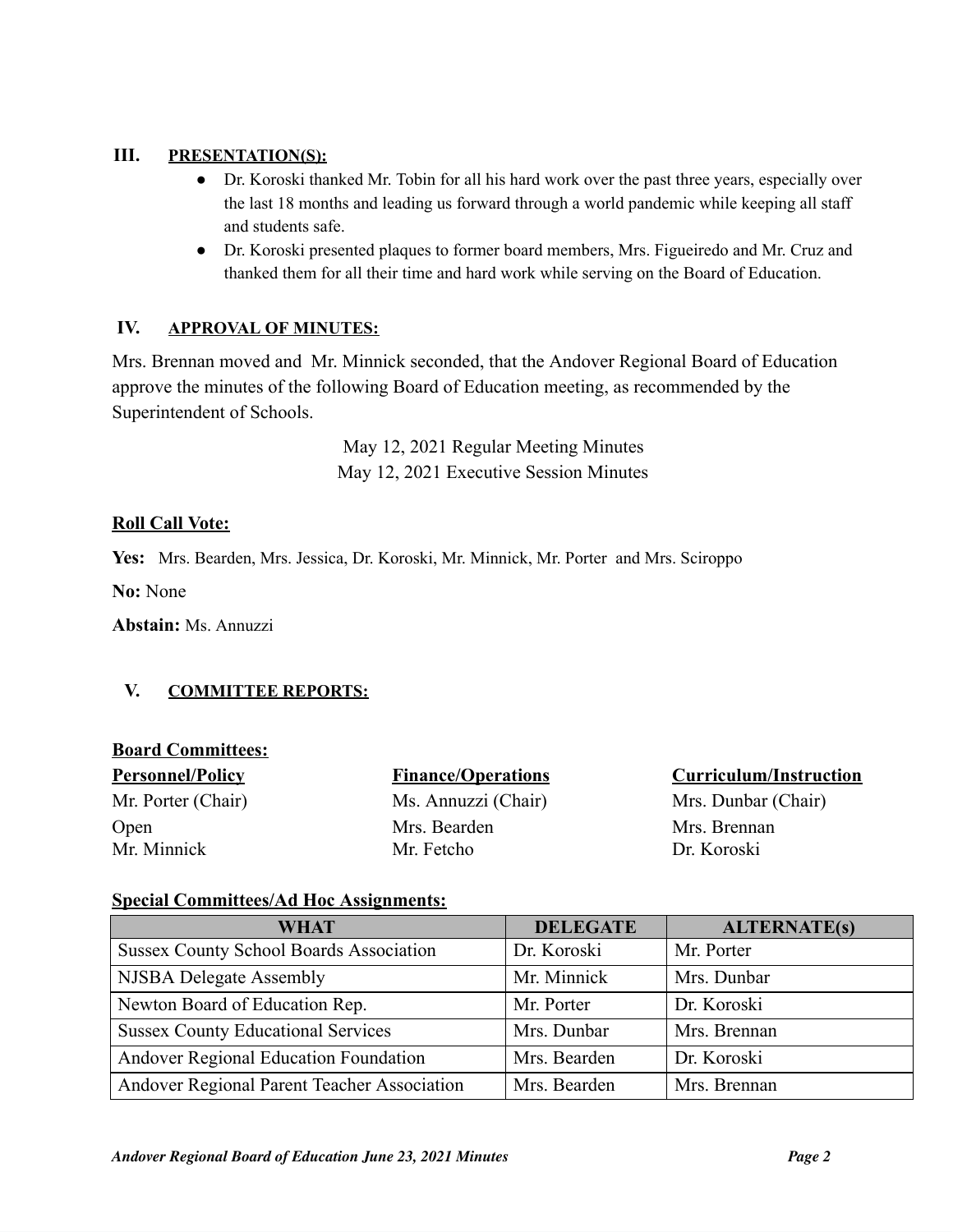| Township Liaison | Ms. Annuzzi | Mrs. Dunbar                |
|------------------|-------------|----------------------------|
| Negotiations     | Dr. Koroski | Ms. Annuzzi & Mrs. Bearden |
| QSAC Committee   | Dr. Koroski | Mrs. Brennan               |
| Sick Bank        | Dr. Koroski | Ms. Annuzzi & Mrs. Bearden |

#### **Tri-District Committee**:

Mr. Dennis Tobin, Interim Superintendent Ms. Nicole Sylvester, Board Secretary Dr. Rob Koroski, Board President Mrs. Jessica Brennan, Board Member

Mr. Porter gave his report on Personnel/Policy which included renewals, RTI, personnel matters and homebound instruction, discussion ensued.

Ms. Sylvester gave her report on Finance/Operations which included the school health preparedness plan, staffing, ARP/ESSER III funding, negotiations and capital projects discussion ensued.

Dr. Koroski gave his report on Curriculum/Instruction which included the health preparedness plan, professional development updates, curriculum updates, and a successful outdoor graduation, discussion ensued.

# **Tri-District Committee**:

Mr. Dennis Tobin, Interim Superintendent Ms. Nicole Sylvester, Board Secretary Dr. Rob Koroski, Board President Mrs. Jessica Brennan, Board Member

### **VI. SUPERINTENDENT REPORT:**

- A. Mr. Tobin reported on the ESY and Summer Academy programs.
- B. Mr. Tobin gave updates on the 2021-2022 Health Related School Preparedness Plan.
- C. Mr. Tobin indicated that we have completed the first part of the American Rescue Plan (ARP) ESSER III Grant/Safe Return Plan and gave an opportunity for public comments.
- D. Mr. Tobin gave his monthly HIB Report.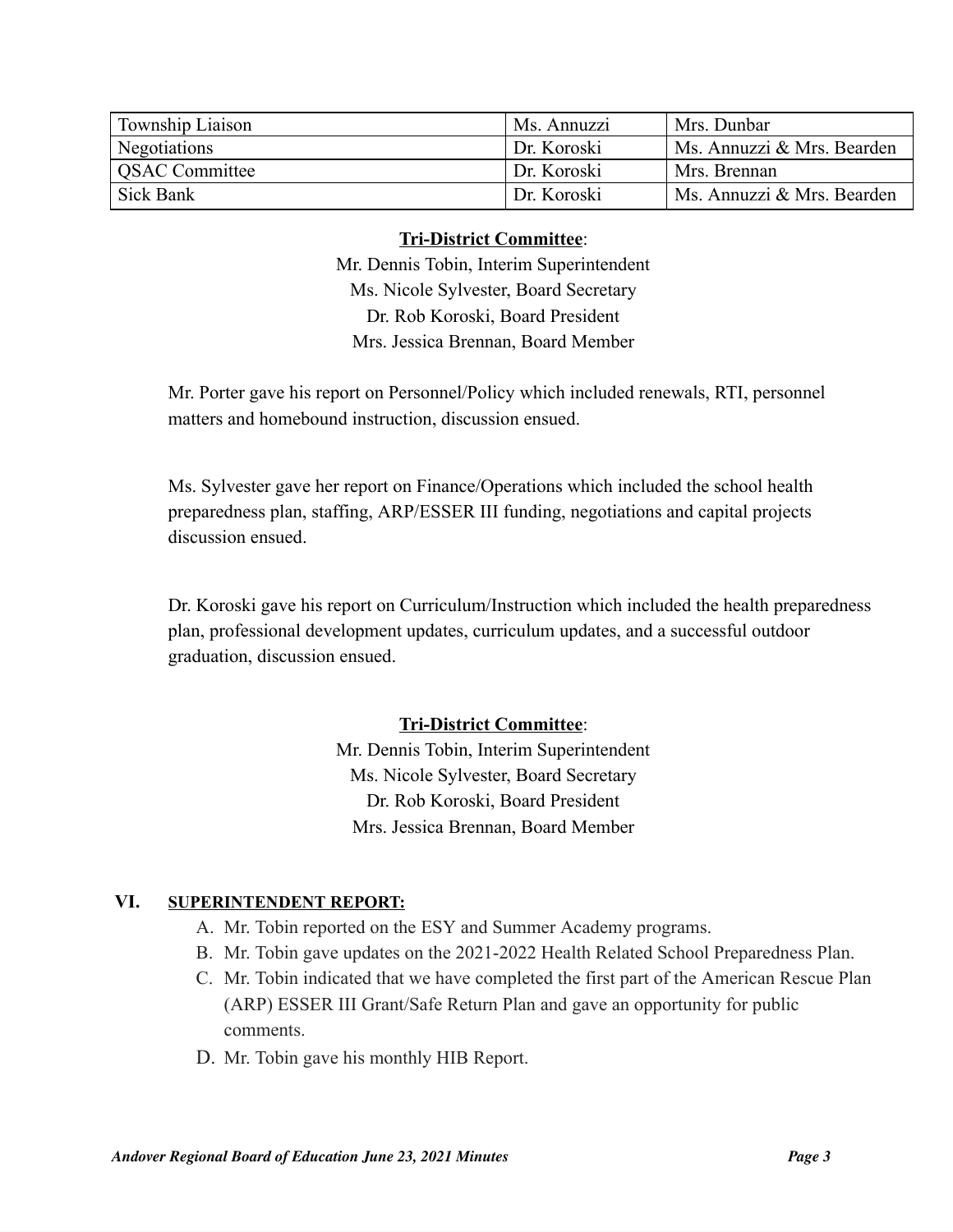# **Mr. Porter moved and Mrs. Brennan seconded, that the Andover Regional Board of Education approve the resolution below as presented:**

Resolve that the Board of Education accepts the attached HIB Report beginning **May 6, 2021 through June 16, 2021,** as recommended by the Superintendent of Schools.

### **Roll Call Vote:**

**Yes:** Ms. Annuzzi, Mrs. Bearden, Mrs. Jessica, Dr. Koroski, Mr. Minnick, Mr. Porter and Mrs. Sciroppo **No:** None

# **Abstain:** None

**B. Curriculum, Instruction & Assessment:** Listed below is the report from **Jennifer Reynolds,** Coordinator of Curriculum, Instruction and Assessment.

- Continue to meet formally and informally with the administrative team regarding operations and planning for the 2021-2022 school year.
- Continue work on the K-4 21st Century/Library Curriculum to incorporate the new Career Readiness, Life Literacies & Key Skills Standards and the Computer Science and Design Thinking Standards
- Sat on the interview committees for open positions
- Worked to with Mr. Tobin on the American Rescue Plan for the Safe Reopening of Schools
- Sat with administrative team for Feasibility Study Interviews
- Attended the Kindergarten Registration to answer parent related curriculum questions.
- Organized and participated in a Dyslexia Workshop with Dr. Rotter
- Met with Dr. Burns to help ensure a smooth transition
- Worked on the 2021-2022 schedule and teacher placements

**C. Technology Report:** Listed below is a report from Joseph DeLuca, Technology/Network

Systems Administrator.

- Conducted a successful ESports Tournament VS Green Hills Mustangs on Saturday 5/15. The Andover Chargers won the tournament 13-2! Go Chargers!
- Coordinated "Chromebook Appreciation Day" at both schools to verify the integrity of our student's Chromebooks. This will ensure we identify any Chromebooks that are damaged or need repair prior to the end of the school year. We will do this annually.
- Worked with the administration to develop a device return policy for the end of the school year.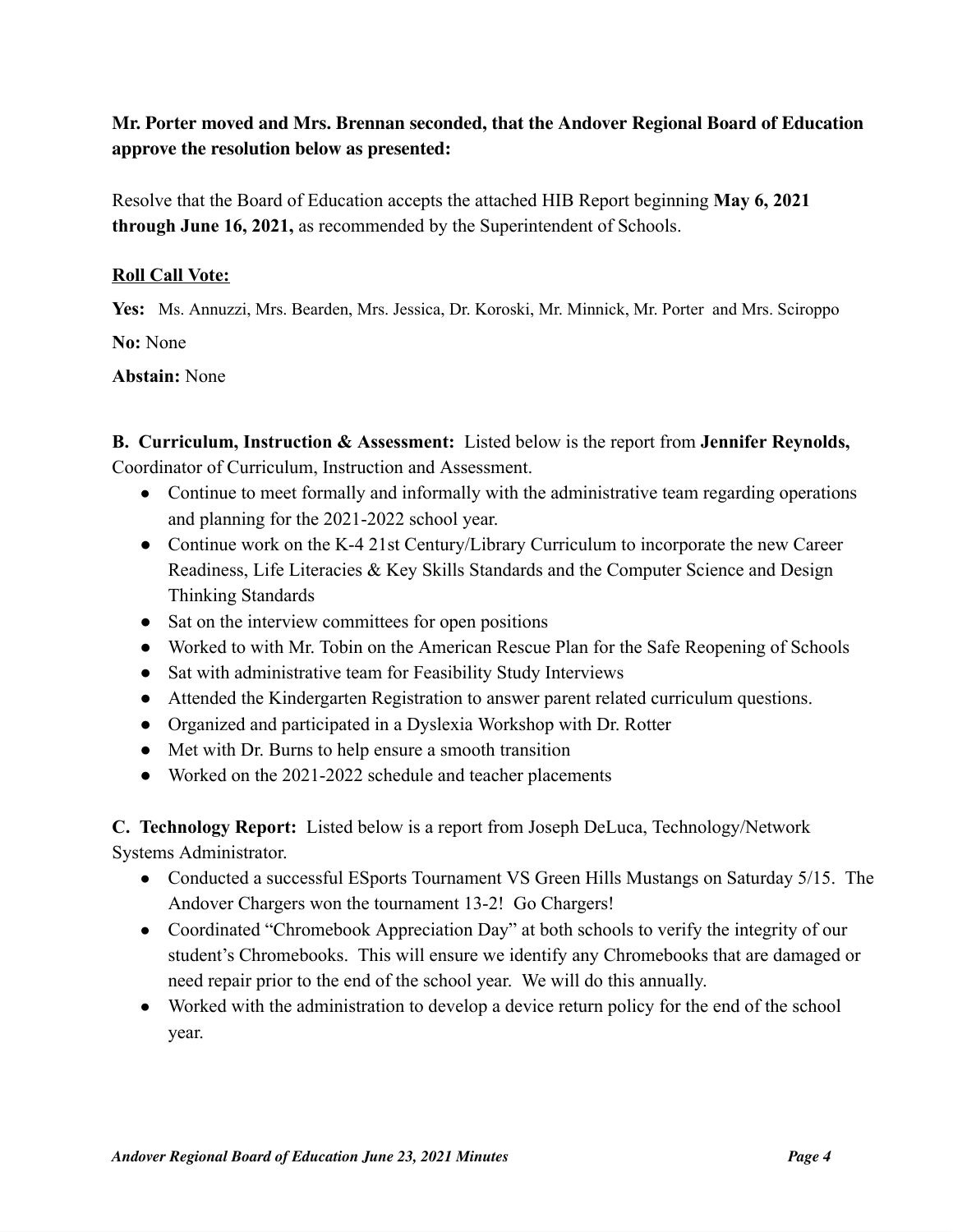**D. Child Study Team Report:** The updates below regarding the District CST and Special Services are prepared by Suzanne Ross, Supervisor of Special Services/LDTC.

- In **May 2021** the following meetings were held:
	- \* New Preschool Referral: 2
	- \* New Referrals: CST 3, Speech 0
	- \* Annual Reviews: CST 12, Speech 1
	- \* Eligibility Meetings: CST 11, Speech 0
	- \* Transfer out of district: CST 0, Speech 0
	- \* Transfer into district: CST 0
	- \* Declassified: CST 0 Speech 0
	- \* Newly Classified CST 2, Speech 0
	- \* Other meetings: CST 3, Speech 0, 504 1
	- \* **Total number of IEPs**: **76 CST 9Speech = 85**
	- **\* Total number of 504's =25**
	- **\* Total number of RTI Speech Action Plans = (19)**
- Ongoing collaboration with the county and state in regards to future educational planning for students.
- Attendance at the Sussex County Special Education Directors/Supervisor's Group regarding updates with the NJDOE on special education.
- Ongoing formal and informal meetings with the administrative team regarding operations, feasibility study, transition with new Superintendent and 2021/2022 teacher placements and schedules.
- Completion and submission of DLM testing.
- Completion and submission of the Extraordinary Aid grant.
- Conducted first and second round interviews for open positions, including Speech and Language Therapist and elementary positions.
- Participated in FMB RTI committee and grade level meetings to discuss end of year student data.
- Participated in a Dyslexia Workshop with Dr. Rotter
- Sat with administrative team for Feasibility Study Interviews
- Attendance at Kindergarten Registration to answer questions and meet new families.
- Ongoing work with the administrative team members on the planning and preparations for all Summer programs.
- **E. Suspension/HIB Reports** from Florence M. Burd and Long Pond schools.
- **F. Principal's Reports** from Cindy Mizelle and Bryan Fleming are attached.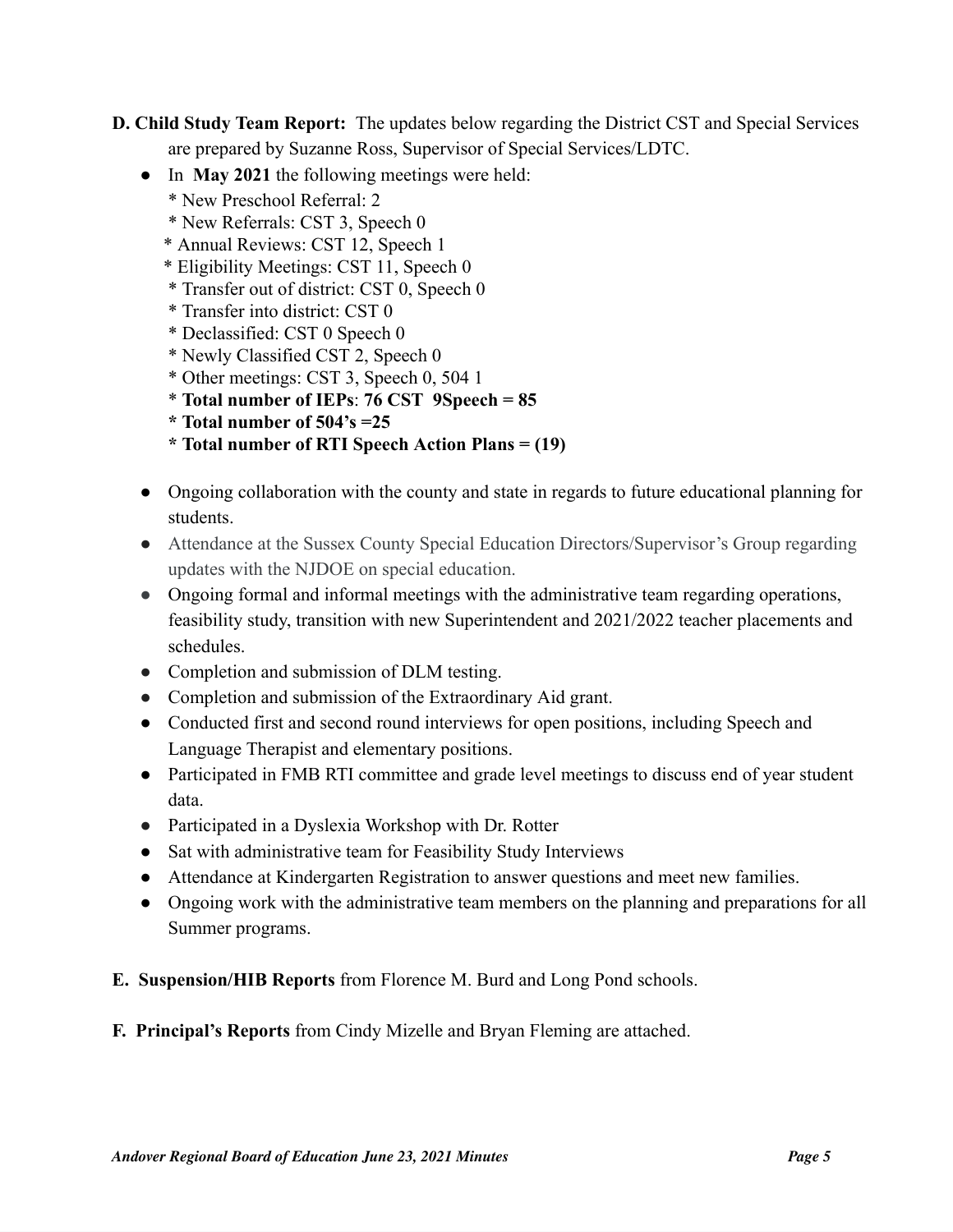# **VII. SCHOOL BUSINESS ADMINISTRATOR/BOARD SECRETARY REPORT:**

● Ms. Sylvester reported that we received funding for the ARP- ESSER III grant in the amount of \$384,139.

# **VIII. PUBLIC PARTICIPATION ON AGENDA ITEMS:**

**Below are the comments from the Public, all questions were answered and discussed, if applicable.**

# **Jennifer Reynolds**

Congratulations to Mr. Tobin as he moves on to the next chapter of life and hoping he enjoys his time with family and friends. She thanked Mr. Tobin for his leadership over the past three years and stated that he would truly be missed.

# **IX. ACTION ITEMS:**

# **A. PERSONNEL/POLICY:**

# **Mrs. Brennan moved and Mr. Minnick seconded, that the Andover Regional Board of Education approve resolutions #1-41 as presented:**

1. **New Hire:** Approve Aimee Dlugos as full-time **Preschool Teacher** with start date of September 1, 2021 through June 30, 2022 at BA Step 2, with a salary of \$57,744 (salary may be subject to adjustment upon conclusion of AREA negotiations and after successor Collective Negotiation Agreement is ratified by the Association and approved by the BOE) pending receipt of all required paperwork, including criminal history clearance, as recommended by the Superintendent of Schools.

2. **New Hire:** Approve Jennifer Bogert as full-time **Primary Classroom First Grade Teacher** with start date of September 1, 2021 through June 30, 2022 at BA Step 2, with a salary of \$57,744 (salary may be subject to adjustment upon conclusion of AREA negotiations and after successor Collective Negotiation Agreement is ratified by the Association and approved by the BOE) pending receipt of all required paperwork, including criminal history clearance, as recommended by the Superintendent of Schools.

3. **New Hire:** Approve Crystal Lowery as 12-month **Payroll Coordinator** with start date of June 15, 2021 through June 30, 2021 with a prorated salary of \$45,000 pending receipt of all required paperwork, including criminal history clearance, as recommended by the Superintendent of Schools.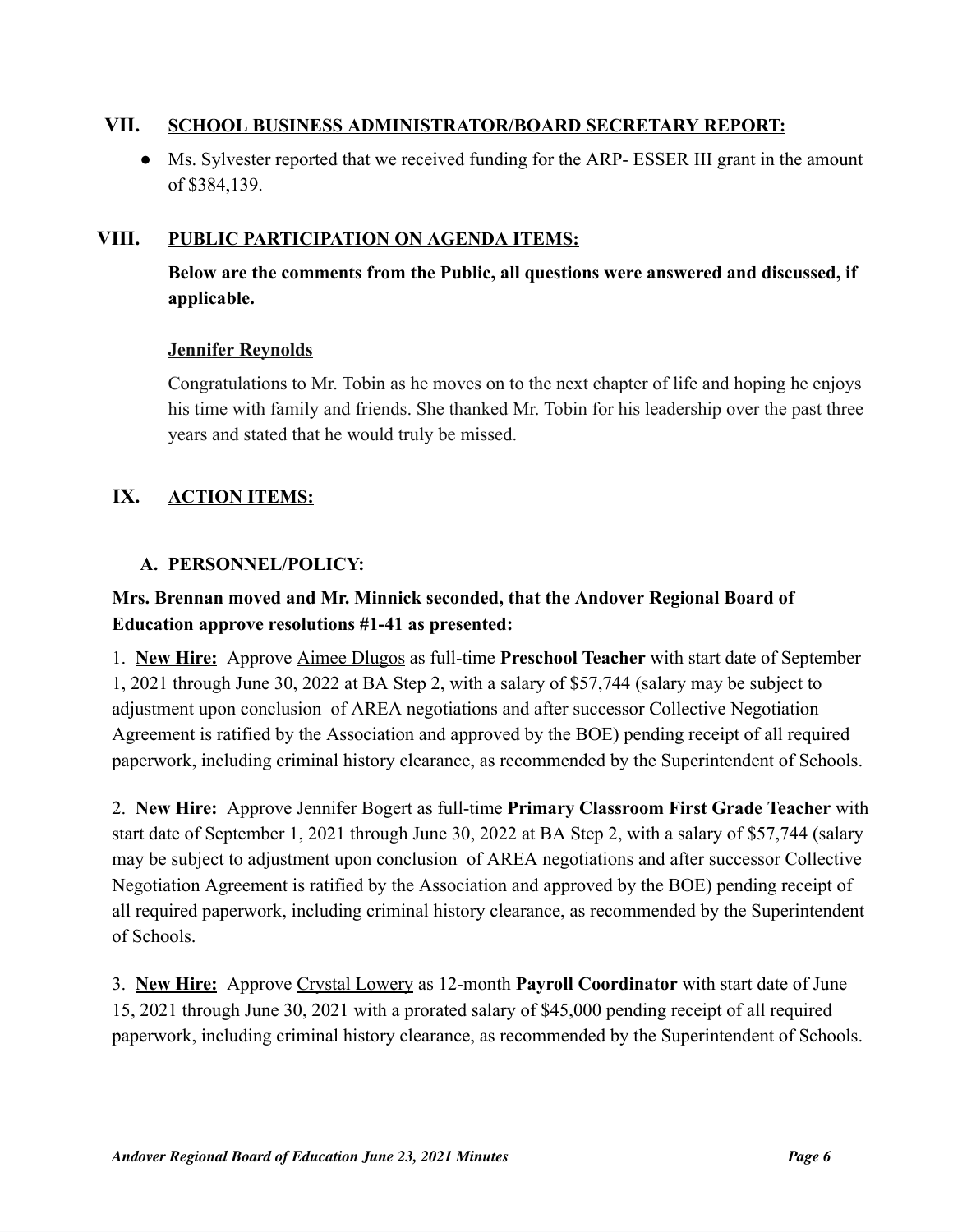4. **New Hire:** Approve Crystal Lowery as 12-month **Payroll Coordinator** with start date of July 1, 2021 through June 30, 2022 with a salary of \$45,000 pending receipt of all required paperwork, including criminal history clearance, as recommended by the Superintendent of Schools.

5. **Leave Replacement Teacher**: Approve Justin Iazzetti as leave replacement teacher for Employee ID #916 effective September 1, 2021 through approximately January 2, 2022 (pending ID #916 specific return date) at a prorated BA Step 1 salary of \$56,385 (salary may be subject to adjustment upon conclusion of AREA negotiations and after successor Collective Negotiation Agreement is ratified by the Association and approved by the BOE) for the remainder of the leave and pending receipt of all required paperwork, including criminal history clearance, as recommended by the Superintendent of Schools.

6. **New Hire:** Approve Richard Medwin as 12-month **B&G Supervisor** with start date of July 1, 2021 through June 30, 2022 with a salary of \$85,000 pending receipt of all required paperwork, including criminal history clearance, as recommended by the Superintendent of Schools.

7. **New Hire:** Approve Alison Del Duca as full-time **Speech Therapist** with a start date of July 1, 2021 for Summer 2021 ESY, Case Management and IEP Meetings from July 1, 2021 through August 31, 2021 and 10-month contractual position as of September 1, 2021 through June 30, 2022 at MA Step 6, with a salary of \$68,624 (salary may be subject to adjustment upon conclusion of AREA negotiations and after successor Collective Negotiation Agreement is ratified by the Association and approved by the BOE) pending receipt of all required paperwork, including criminal history clearance, as recommended by the Superintendent of Schools.

8. **New Hire:** Approve Eric Huettenmoser as 12-month **night custodian** with start date of July 1, 2021 through June 30, 2022 with a salary of \$35,540 (salary may be subject to adjustment upon conclusion of AREA negotiations and after successor Collective Negotiation Agreement is ratified by the Association and approved by the BOE) pending receipt of all required paperwork, including criminal history clearance, as recommended by the Superintendent of Schools.

9. **New Hire:** Approve Connor Mendes as full-time **Social Studies Teacher** with start date of September 1, 2021 through June 30, 2022 at BA Step 1, with a salary of \$56,385 (salary may be subject to adjustment upon conclusion of AREA negotiations and after successor Collective Negotiation Agreement is ratified by the Association and approved by the BOE) pending receipt of all required paperwork, including criminal history clearance, as recommended by the Superintendent of Schools.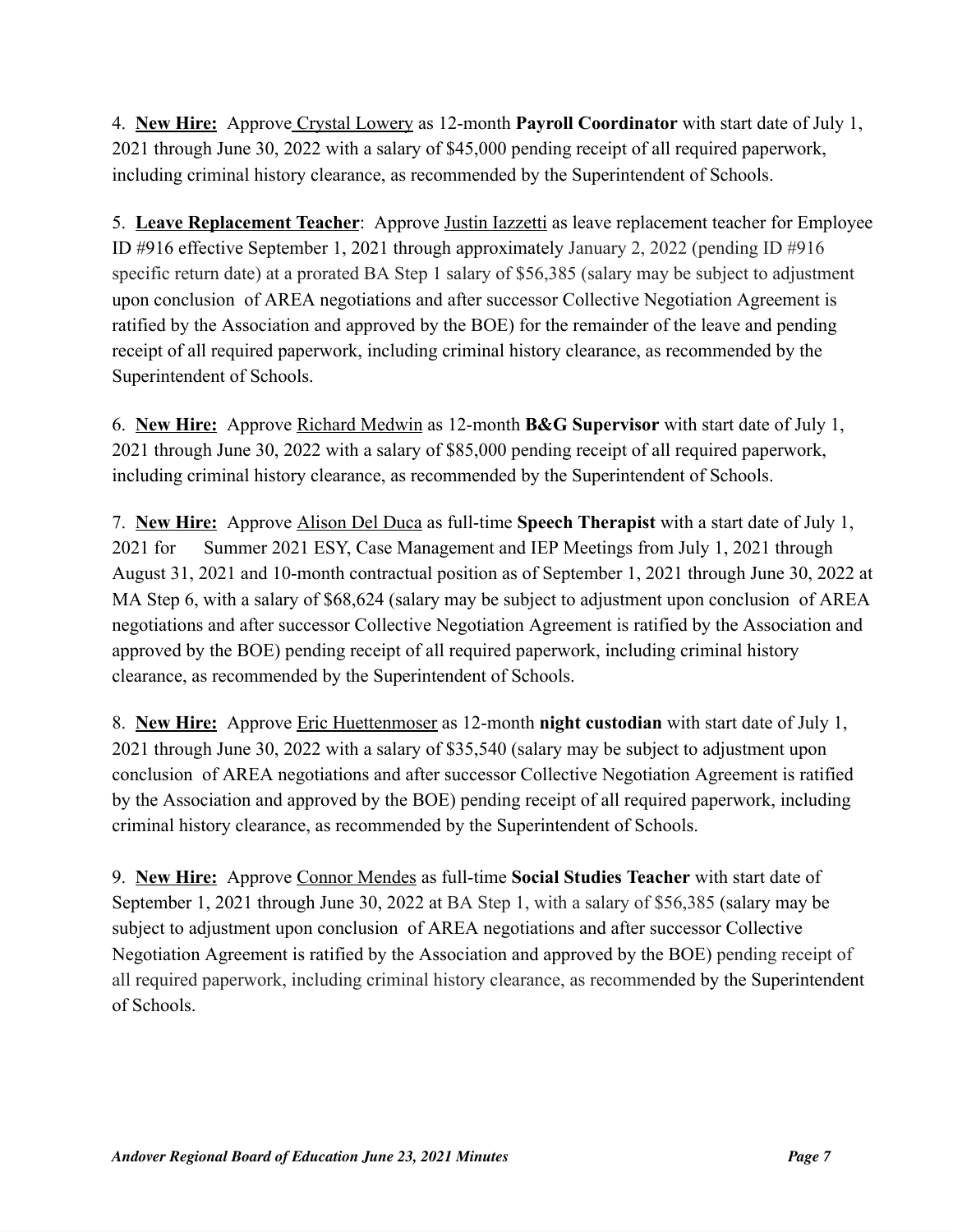10. **Resignation**: Approve and accept with best wishes the resignation of Valentine Hunsicker, Custodian, effective June 28, 2021 with June 25, 2021 as last day worked, as recommended by the Superintendent of Schools.

11. **Homebound Instructor:** Approve Sandra Sica, Teacher, as Homebound Instructor for student # 3989897762, retroactively from 5/17/21, at a rate of \$50/per hour, as recommended by the Superintendent of Schools

12. **Homebound Instruction:** Approve the homebound instruction at Saint Claire's Hospital for student #7293906528, retroactively from 5/25/21, at an hourly rate of \$55 for one hour per day, as recommended by the Superintendent of Schools.

13. **Homebound Instruction:** Approve the homebound instruction at the High Focus program, by Learnwell educational services for student #6776019537, retroactively from 6/1/21,at an hourly rate of \$48, for two hours per day, as recommended by the Superintendent of Schools.

14. **2021 Extended School Year Teachers:** Rescind the following Teachers for the Extended School Year for the period July 1, 2021 - July 30, 2021 (excluding July 5, 2021), for the hours/days listed below at a rate of \$50.00 per hour for a total salary listed, as recommended by the Superintendent of Schools (previously approved at the 5/12/21 BOE Meeting).

| Leo LaBarge         | $3/hrs$ ./day | 21 days | \$3,150 |
|---------------------|---------------|---------|---------|
| Kim Rosselli        | $3/hrs$ ./day | 21 days | \$3,150 |
| Justin Iazetti      | $3/hrs$ ./day | 21 days | \$3,150 |
| Stephanie Posser    | $3/hrs$ ./day | 21 days | \$3,150 |
| Kimberly Pettinelli | $3/hrs$ ./day | 21 days | \$3,150 |
| Alyssa Maxwell      | 3/hrs/day     | 21 days | \$3,150 |
| Marianne Whitaker   | $3/hrs$ ./day | 21 days | \$3,150 |
| Sandra Sica         | 3/hrs/day     | 21 days | \$3,150 |

15. **2021 Extended School Year ParaProfessionals:** Rescind the following ParaProfessionals for the Extended School Year for the period July 1, 2021 - July 30, 2021 (excluding July 5, 2021), for the hours/days listed below at a rate of \$20.00 per hour for a total salary listed, as recommended by the Superintendent of Schools (previously approved at the 5/12/21 BOE Meeting).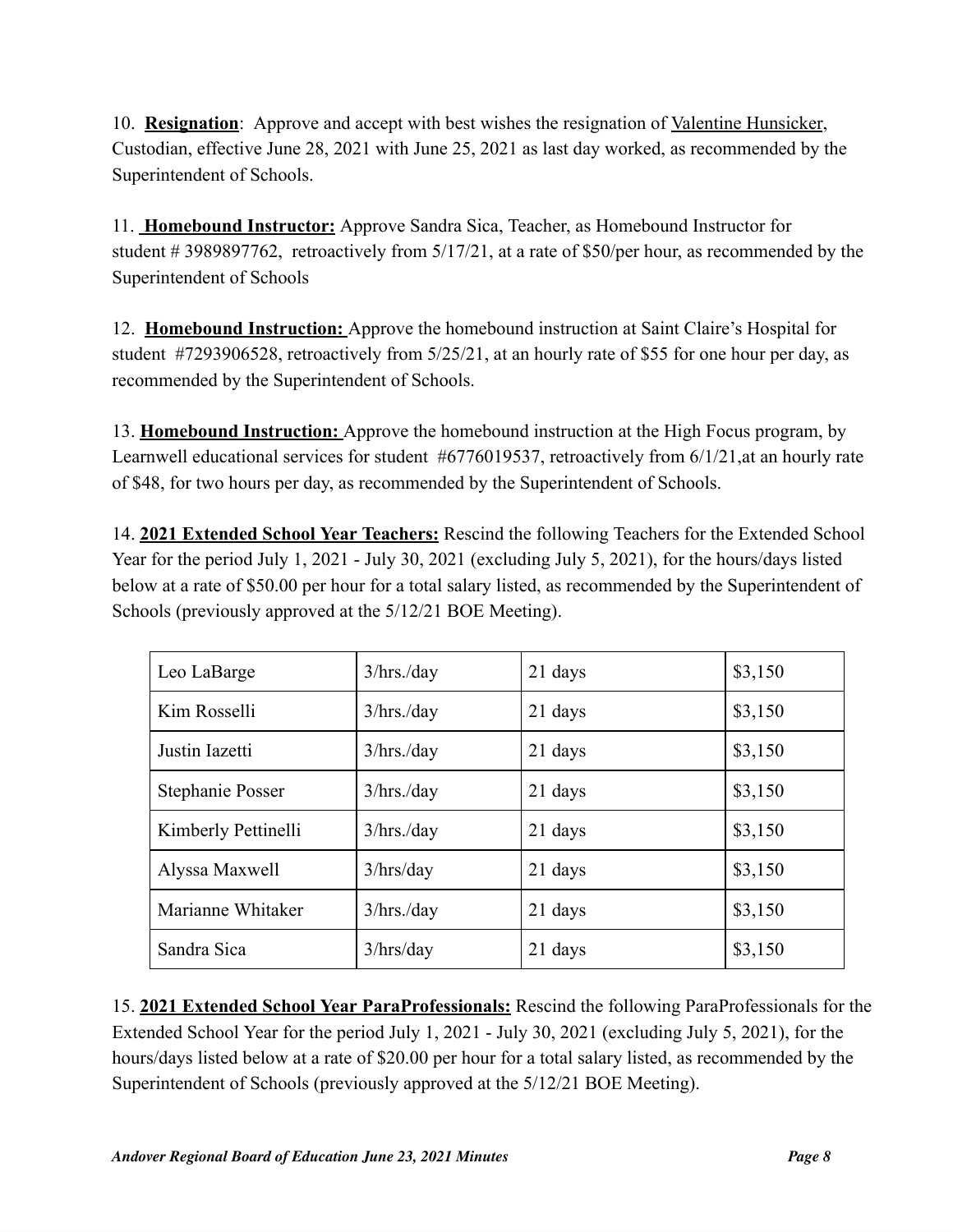| Stephanie Cook   | Up to $3/hrs$ ./day | 21 days | \$1,260 |
|------------------|---------------------|---------|---------|
| Kim Clark        | Up to 3/hrs./day    | 21 days | \$1,260 |
| Amy Finley       | Up to $3/hrs$ ./day | 21 days | \$1,260 |
| Kaitlyn Leiby    | Up to $3/hrs$ ./day | 21 days | \$1,260 |
| Nadine Murphy    | Up to $3/hrs$ ./day | 21 days | \$1,260 |
| Marianne Nichols | Up to $3/hrs$ ./day | 21 days | \$1,260 |
| Jennie Pike      | Up to $3/hrs$ ./day | 21 days | \$1,260 |
| Maria Roque      | Up to $3/hrs$ ./day | 21 days | \$1,260 |
| Leah Slobodzian  | Up to $3/hrs$ ./day | 21 days | \$1,260 |
| Lisa Sumski      | Up to $3/hrs$ ./day | 21 days | \$1,260 |
| Sherri Callaghan | Up to $3/hrs$ ./day | 21 days | \$1,260 |
| Carmella Limon   | Up to $3/hrs$ ./day | 21 days | \$1,260 |

16. **2021 Summer Programming Nurse:** Rescind the following Nurse for the Extended School Year as needed during the period July 1, 2021 - July 30, 2021 (excluding July 5, 2021), for the hours/days as determined by need at a rate of \$50.00/hour, as recommended by the Superintendent of Schools (previously approved at the 5/12/21 BOE Meeting).

| Erk Burneyko | $3/hrs$ ./day | 21 days | \$3,150 |
|--------------|---------------|---------|---------|
|--------------|---------------|---------|---------|

17. **2021 Extended School Year Speech/Language Therapist**: Rescind the following Speech/Language Therapist for the Extended School Year as needed during the period July 1, 2021 - July 30, 2021 (excluding July 5, 2021), for the hours/days as determined by need at a rate of \$50.00/hour, as recommended by the Superintendent of School (previously approved at the 5/12/21 BOE Meeting).

| Jennifer Pepe | $3/hrs$ ./day | days<br>~⊥ | \$3,150 |
|---------------|---------------|------------|---------|
|---------------|---------------|------------|---------|

18. **2021 Extended School Year Teachers**: Approve the following as Teachers for the Extended School Year for the period July 1, 2021 - July 30, 2021 (excluding July 5, 2021), for the hours/days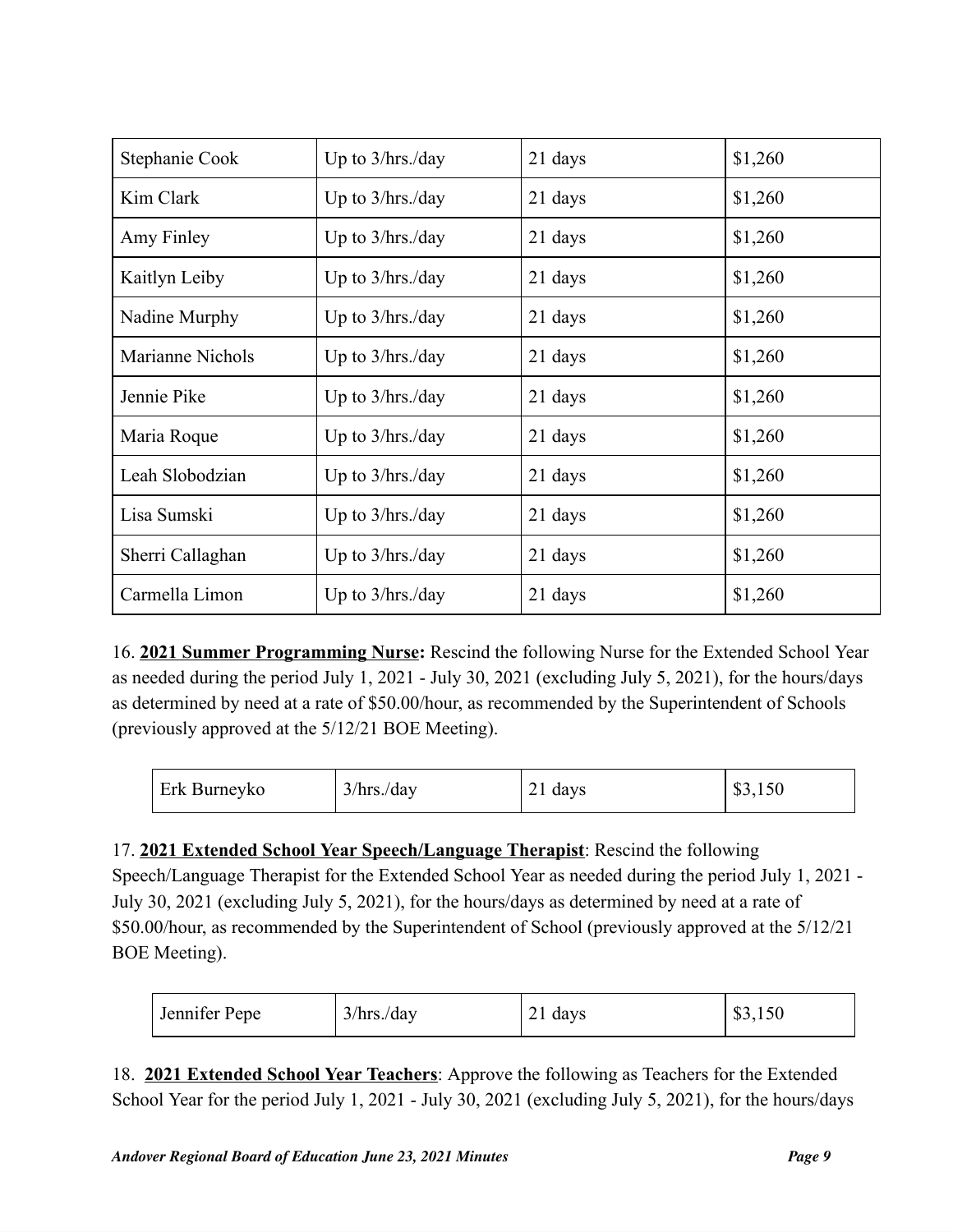listed below at a rate of \$50.00 per hour for a total salary listed, as recommended by the Superintendent of Schools.

| Leo LaBarge         | $4/hrs$ ./day | 21 days | \$4,200 |
|---------------------|---------------|---------|---------|
| Kim Rosselli        | $4/hrs$ ./day | 21 days | \$4,200 |
| Justin Iazetti      | $4/hrs$ ./day | 21 days | \$4,200 |
| Stephanie Posser    | $4/hrs$ ./day | 21 days | \$4,200 |
| Kimberly Pettinelli | $4/hrs$ ./day | 21 days | \$4,200 |
| Alyssa Maxwell      | $4/hrs$ ./day | 21 days | \$4,200 |
| Marianne Whitaker   | $4/hrs$ ./day | 21 days | \$4,200 |
| Sandra Sica         | $4/hrs$ ./day | 21 days | \$4,200 |

19. **2021 Extended School Year ParaProfessionals:** Approve the following ParaProfessionals for the Extended School Year for the period July 1, 2021 - July 30, 2021 (excluding July 5, 2021), for the hours/days listed below at a rate of \$20.00 per hour for a total salary listed, as recommended by the Superintendent of Schools.

| Stephanie Cook   | Up to $4/hrs$ ./day | 21 days | \$1,680 |
|------------------|---------------------|---------|---------|
| Kim Clark        | Up to $4/hrs$ ./day | 21 days | \$1,680 |
| Amy Finley       | Up to $4/hrs$ ./day | 21 days | \$1,680 |
| Kaitlyn Leiby    | Up to $4/hrs$ ./day | 21 days | \$1,680 |
| Carmella Limon   | Up to $4/hrs$ ./day | 21 days | \$1,680 |
| Nadine Murphy    | Up to $4/hrs$ ./day | 21 days | \$1,680 |
| Marianne Nichols | Up to $4/hrs$ ./day | 21 days | \$1,680 |
| Jennie Pike      | Up to $4/hrs$ ./day | 21 days | \$1,680 |
| Maria Roque      | Up to $4/hrs$ ./day | 21 days | \$1,680 |
| Leah Slobodzian  | Up to $4/hrs$ ./day | 21 days | \$1,680 |
| Lisa Sumski      | Up to $4/hrs$ ./day | 21 days | \$1,680 |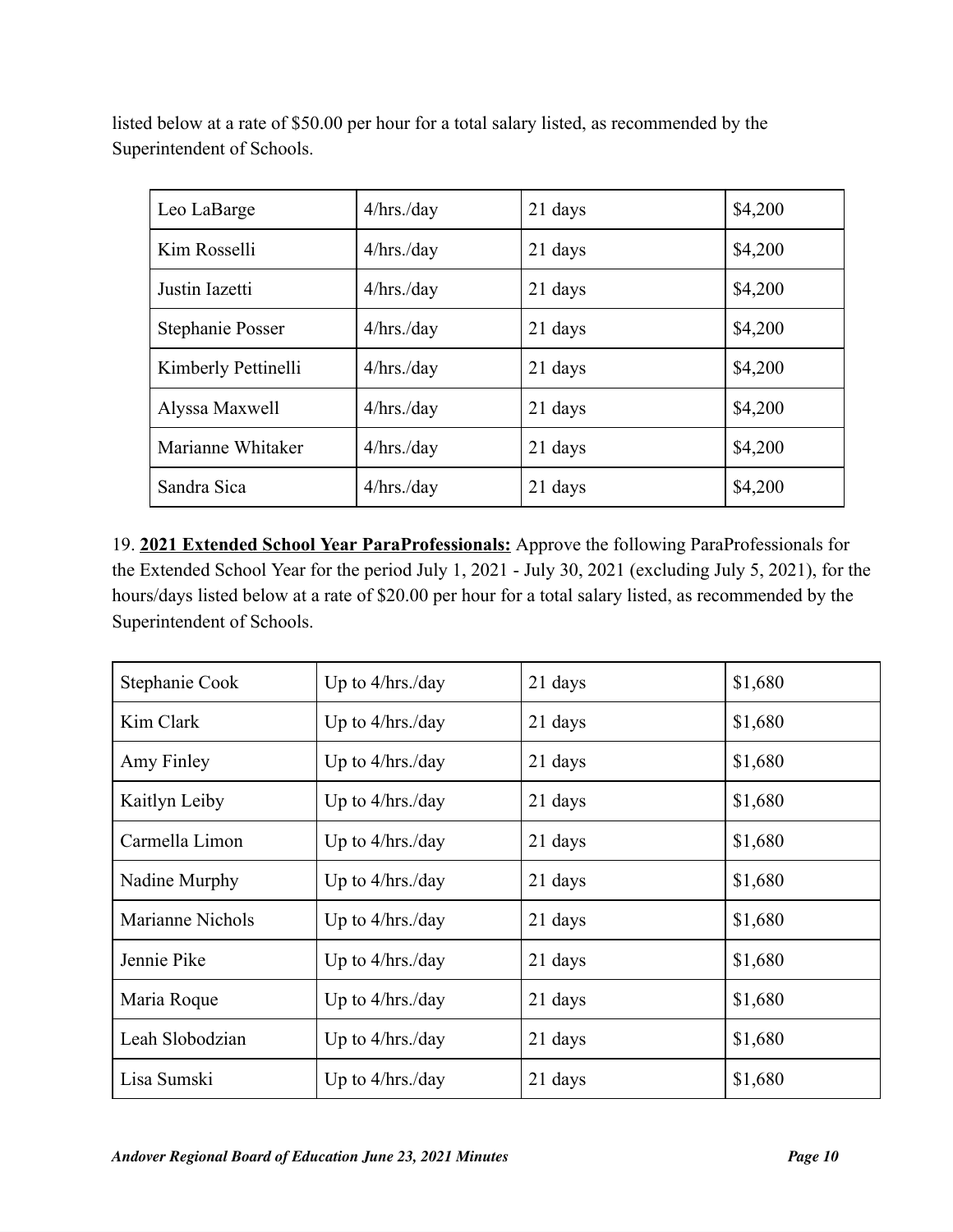20. **2021 Extended School Year Speech/Language Therapist:** Approve the following as Speech/Language Therapists for the Extended School Year as needed during the period July 1, 2021 - July 30, 2021 (excluding July 5, 2021), for the hours/days as determined by need at a rate of \$50.00/hour, as recommended by the Superintendent of Schools.

| Jennifer Pepe   | $4/hrs$ ./day | 21 days | \$4,200 |
|-----------------|---------------|---------|---------|
| Alison Del Duca | $4/hrs$ ./day | 21 days | \$4,200 |

21. **2021 Summer Programming Nurse:** Approve the following as Nurse for the Extended School Year as needed during the period July 1, 2021 - July 30, 2021 (excluding July 5, 2021), for the hours/days as determined by need at a rate of \$50.00/hour, as recommended by the Superintendent of Schools.

| Erik Burneyko | $4/hrs$ ./day | 21 days | \$4,200 |
|---------------|---------------|---------|---------|
|---------------|---------------|---------|---------|

22. **2021 Extended School Year OT:** Approve the following as Occupational Therapist for the Extended School Year for the period July 1, 2021 - July 30, 2021 (excluding July 5, 2021), for the hours/days listed below at a rate of \$50.00 per hour for a total salary listed, as recommended by the Superintendent of Schools.

| Nicole Spaldo | $4/hrs$ ./day | 21 days | \$3,150 |
|---------------|---------------|---------|---------|
|---------------|---------------|---------|---------|

23. **2021 Summer Case Management:** Approve the following Andover Regional School District Child Study team member to provide case management and complete evaluations during the summer months, for up to 10 days at their per diem rate, as recommended by the Superintendent of Schools. Alison Del Duca

24. **2021 Summer I.E.P. Meetings:** Approve the following Andover Regional School District Speech and Language Therapist, to attend I.E.P. meetings during the summer months, as needed, at an hourly rate of \$50.00, as recommended by the Superintendent of Schools.

Alison Del Duca

25. **Summer 2021 Substitute Custodians:** Approve the following summer 2021 custodian substitutes effective immediately, at a rate of \$15.00/hour, pending receipt of all required paperwork, including criminal history clearance, as recommended by the Superintendent of Schools.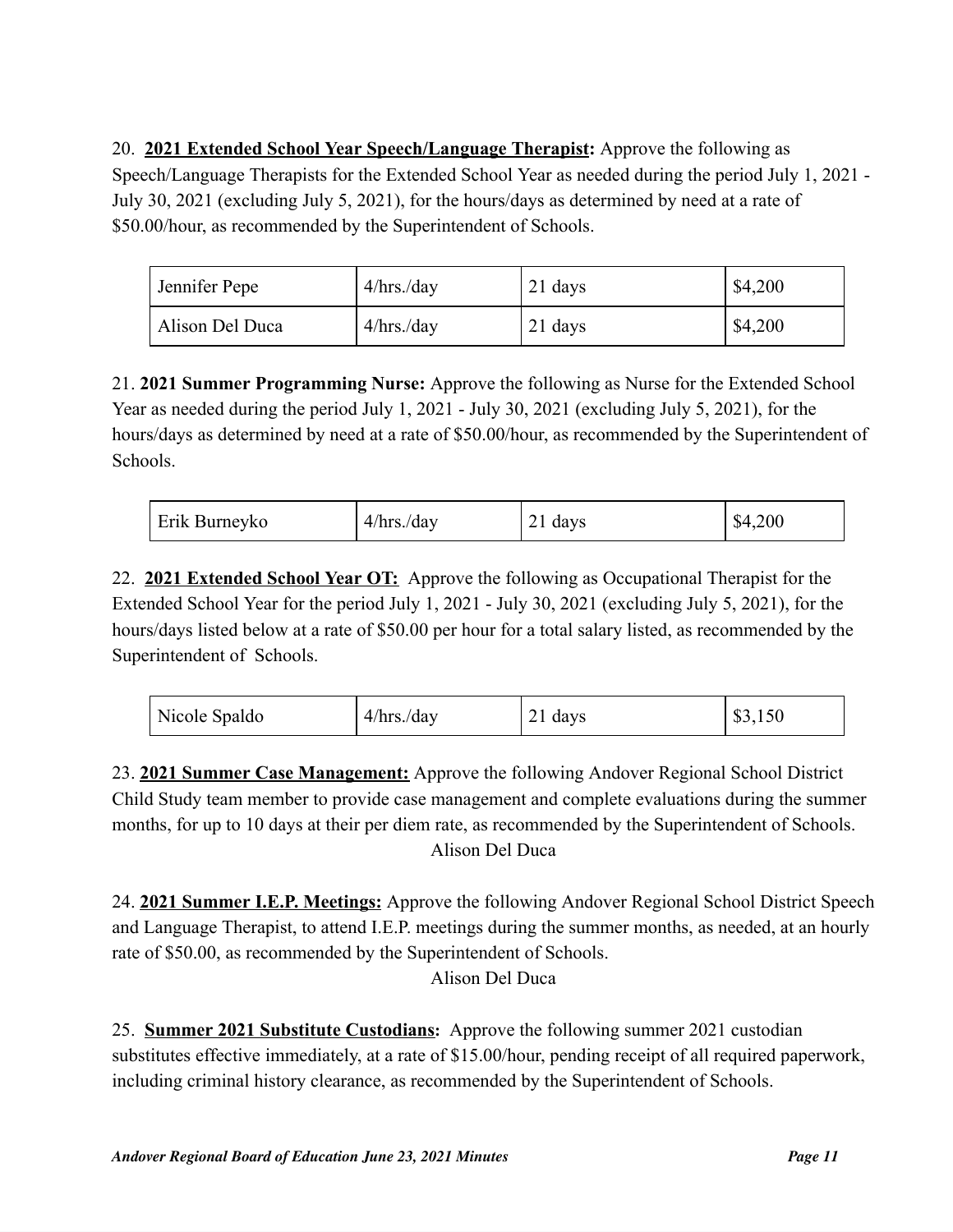# Elliott Decker Eric Huettenmoser Kaitlyn Leiby

26. **Summer 2021 Substitute Secretaries:** Approve the following as summer 2021 substitute secretaries effective July 21, 2021, at the sub rate of \$15.00/hour, pending receipt of all required paperwork, including criminal history clearance, as recommended by the Superintendent of Schools. Manisha Patel

Kaitlyn Leiby

27. **Long Pond School RTI Coordinator Payment for 2020-2021 School Year:** Approve payment of \$3,500 (paid from ESEA - Title I grant) to Rebecca Morrell, Response To Intervention (RTI) ELA Coordinator, for 2020-2021 school year completion, as recommended by Superintendent of Schools.

28. **Long Pond School RTI Coordinator Payment for 2020-2021 School Year:** Approve payment of \$3,500 (paid from ESEA - Title I grant) to James Hasten, Response To Intervention (RTI) Math Coordinator, for 2020-2021 school year completion, as recommended by Superintendent of Schools.

29. **Long Pond School RTI Coordinators for 2021-2022 School Year**: Approve the following as Response To Intervention (RTI) Coordinators for 2021-2022 (paid from ESEA - Title I grant) school year at the Long Pond School at a stipend of \$3,500 each, as recommended by the Superintendent of Schools.

| Rebecca Morrell | EL.  |
|-----------------|------|
| Stephanie Oberg | Math |

30. **RTI Assessment Planning**: Approve the following to conduct RTI student assessment planning at their per diem rates during the summer of 2021, as recommended by the Superintendent of Schools.

| Tammy Antonucci | 2 Days | per diem rate* |
|-----------------|--------|----------------|
| Jessica Hubble  | 2 Days | per diem rate* |

\* Salary/per diem rate may be subject to adjustment upon conclusion of AREA negotiations and after successor Collective Negotiation Agreement is ratified by the Association and approved by the BOE.

31. **ParaProfessional Staff for 2021-2022 School Year**: Approve the following Paraprofessional staff members for the 2021-2022 school year, as recommended by the Superintendent of Schools.

| Paraprofessionals for 2021-2022 School Year |  |  |
|---------------------------------------------|--|--|
|                                             |  |  |

| STEP<br><b>SCHOOL</b><br><b>ASSIGNMENT</b><br><b>HOURS</b><br>A MF<br><b>ARY</b> | T MI MDI VIVOJUJIMIO TOI JUZI JUZI OVINUOI TVMI |  |  |  |  |  |
|----------------------------------------------------------------------------------|-------------------------------------------------|--|--|--|--|--|
|                                                                                  |                                                 |  |  |  |  |  |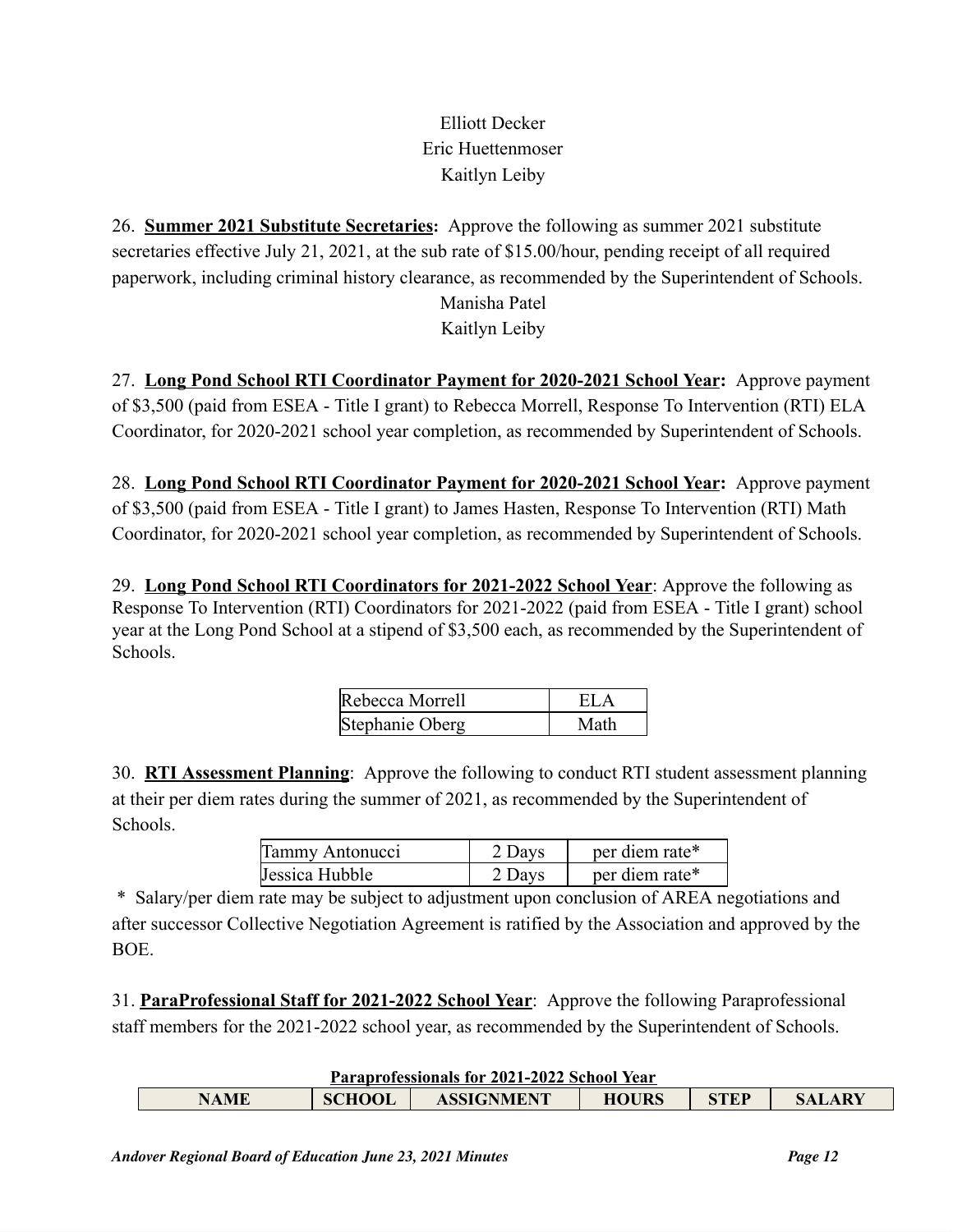| Clark, Kimberly    | <b>TBD</b> | <b>TBD</b> | <b>TBD</b> | <b>TBD</b> | <b>TBD</b> |
|--------------------|------------|------------|------------|------------|------------|
| Cook, Stephanie    | <b>TBD</b> | <b>TBD</b> | <b>TBD</b> | <b>TBD</b> | <b>TBD</b> |
| Cooke, Elaina      | <b>TBD</b> | <b>TBD</b> | TBD        | TBD        | <b>TBD</b> |
| Coston, Candice    | <b>TBD</b> | <b>TBD</b> | TBD        | TBD        | <b>TBD</b> |
| D'Angelo, Audrey   | <b>TBD</b> | <b>TBD</b> | <b>TBD</b> | TBD        | <b>TBD</b> |
| Finley, Amy        | <b>TBD</b> | <b>TBD</b> | TBD        | <b>TBD</b> | <b>TBD</b> |
| Goldberg, Kathleen | <b>TBD</b> | <b>TBD</b> | TBD        | TBD        | <b>TBD</b> |
| Harding, Caroline  | <b>TBD</b> | <b>TBD</b> | <b>TBD</b> | <b>TBD</b> | <b>TBD</b> |
| Leiby, Kaitlyn     | <b>TBD</b> | <b>TBD</b> | <b>TBD</b> | <b>TBD</b> | <b>TBD</b> |
| Magarino, Lauren   | <b>TBD</b> | <b>TBD</b> | TBD        | TBD        | <b>TBD</b> |
| Murphy, Nadine     | <b>TBD</b> | <b>TBD</b> | TBD        | <b>TBD</b> | <b>TBD</b> |
| Nichols, Marianne  | <b>TBD</b> | <b>TBD</b> | TBD        | <b>TBD</b> | <b>TBD</b> |
| Patel, Manisha     | <b>TBD</b> | <b>TBD</b> | <b>TBD</b> | TBD        | <b>TBD</b> |
| Pike, Jennie       | <b>TBD</b> | <b>TBD</b> | TBD        | TBD        | <b>TBD</b> |
| Potter, Cindy      | <b>TBD</b> | <b>TBD</b> | <b>TBD</b> | <b>TBD</b> | <b>TBD</b> |
| Roque Maria        | <b>TBD</b> | <b>TBD</b> | TBD        | <b>TBD</b> | <b>TBD</b> |
| Sica, Natasha      | <b>TBD</b> | <b>TBD</b> | TBD        | TBD        | <b>TBD</b> |
| Sumski, Lisa       | <b>TBD</b> | <b>TBD</b> | TBD        | TBD        | <b>TBD</b> |
| Williams, Lori     | <b>TBD</b> | <b>TBD</b> | TBD        | <b>TBD</b> | <b>TBD</b> |
| Zuber, Patricia    | <b>TBD</b> | <b>TBD</b> | <b>TBD</b> | <b>TBD</b> | <b>TBD</b> |

32. **Summer Curriculum Writing**: Approve the following to write curriculum over the summer of 2021 to be paid via timesheets, as recommended by the Superintendent of Schools.

| Art                | Claire Serratelli | \$50.00 an hour not to exceed 12 hours |
|--------------------|-------------------|----------------------------------------|
| Music              | Tom Carle         | \$50.00 an hour not to exceed 12 hours |
| Spanish            | Marianela Torres  | \$50.00 an hour not to exceed 12 hours |
| 21st Century - FMB | Kara Hauptly      | \$50.00 an hour not to exceed 24 hours |

33. **Summer Delivery Clerk**: Approve Jenni Pike for the purpose of summer delivery work to be paid up to 36 hours total at \$15/hour, as recommended by the Superintendent of Schools.

34. **Part-Time to Full-Time**: Approve Jill Granholm, Music/Band Teacher, from part-time 71% to full-time at a salary of \$62,794 for the 2021-2022 school year, as recommended by the Superintendent of Schools.

35. **Risk Assessment Payouts**: Approve retroactively, to April 23, 2021 the following individuals to be compensated for student risk assessments during the 2020-2021 school year, completed outside contractual hours, submitted by timesheet and approved by the school administration, at their per diem hourly rate, as recommended by the Superintendent of Schools.

● Melissa VanBlarcom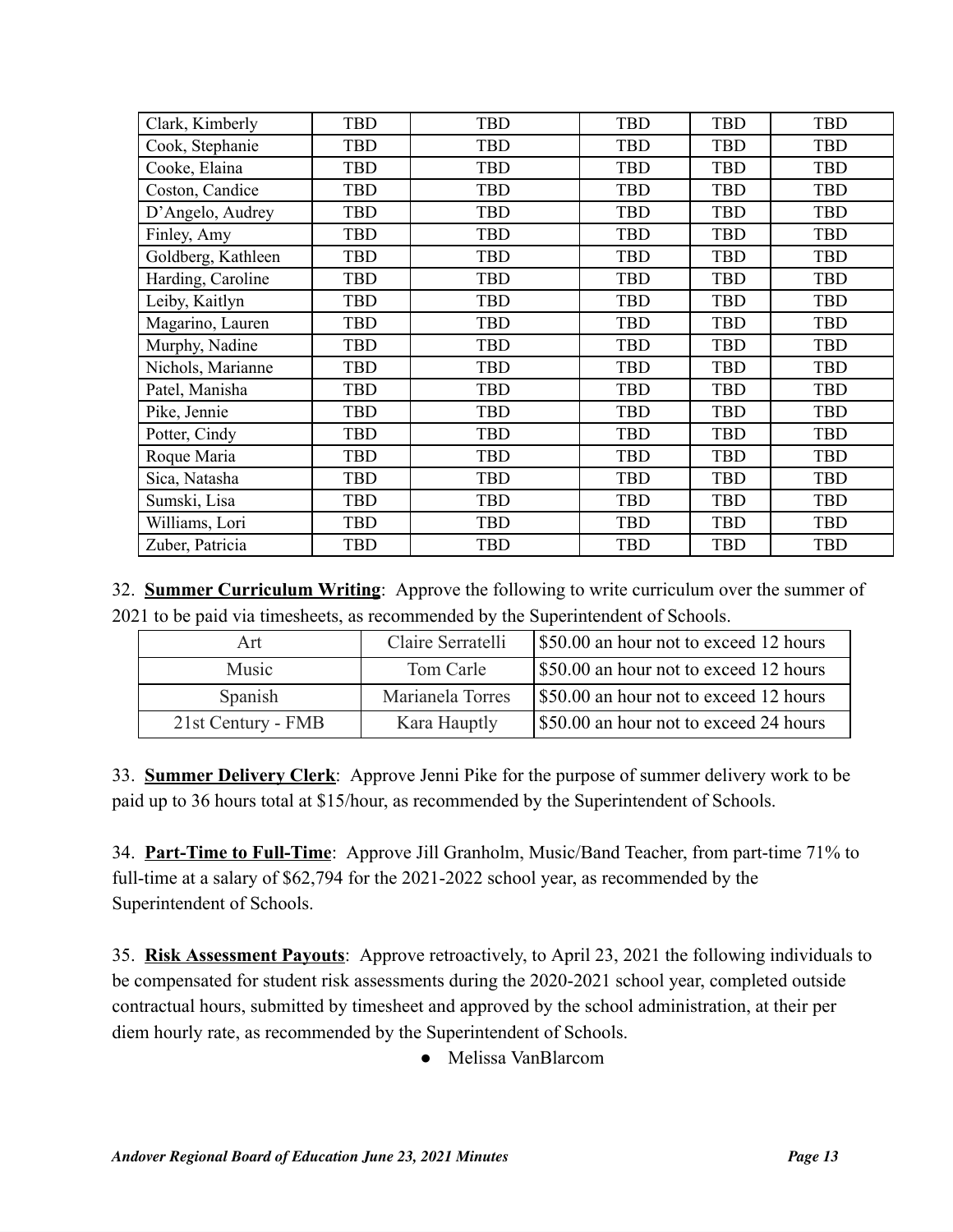36. **In-house Staff Workshop Creation**: Approve the following FMB teachers for a half day of work in August to create a staff training on the second day of school, using Title II monies, as recommended by the Superintendent of Schools.

| Tammy Antonucci | \$50/hour for 4 hours totalling \$200.00 |
|-----------------|------------------------------------------|
| Lauren Huffman  | \$50/hour for 4 hours totalling \$200.00 |

37. **Certified Staff Assignments 2021-2022**: Approve staff positions as attached for the 2021-2022 school year, as recommended by the Superintendent of Schools.

38. **Position Title Change/Job Description**: Approve the following (and attached) district title changes and job descriptions, as recommended by the Superintendent of Schools.

Payroll & Benefits Clerk > Payroll Coordinator

39. **First Reading of Policies & Regulations**: Approve the first reading of the following (and attached) policies and regulations, as recommended by the Superintendent of Schools.

| Alert 223  |                                                                                   |
|------------|-----------------------------------------------------------------------------------|
| P 0131     | Bylaws, Policies, and Regulations (Revised)                                       |
| P 3134     | Assignment of Extra Duties (Revised)                                              |
| P & R 3142 | Nonrenewal of Non Tenured Teaching Staff Member (Revised)                         |
| P & R 3221 | Evaluation of Teachers (M) (Revised)                                              |
| P & R 3222 | Evaluation of Teaching Staff Members, Excl. Teachers and Administrators (M)       |
| (Revised)  |                                                                                   |
| P & R 3223 | Evaluation of Admin., Excl. Principals, Vice Principals, and Asst. Principals (M) |
| (Revised)  |                                                                                   |
| P & R 3224 | Evaluation of Principals, Vice Principals, and Assistant Principals (M) (Revised) |
| P & R 4146 | Nonrenewal of Nontenured Support Staff Member (Revised)                           |
| P & R 6471 | School District Travel (M) (Revised)                                              |
| P 8561     | Procurement Procedures for School Nutrition Programs (M) (Revised)                |

40. **Salary to include Stipend:** Approve salaries for listed employees to include BOE approved annual stipends, effective July 1, 2021, as recommended by the Superintendent of Schools.

| <b>Employee</b> | 2021-22 Salary | 2021-22 Stipend(s) Total | <b>New 2021-22 Salary</b> | Longevity |
|-----------------|----------------|--------------------------|---------------------------|-----------|
| Melinda Housby  | \$42,198       | \$7,500                  | \$49,698                  | \$2,000   |
| Cindy Reardon   | \$51,014       | \$5,000                  | \$56,014                  | N/A       |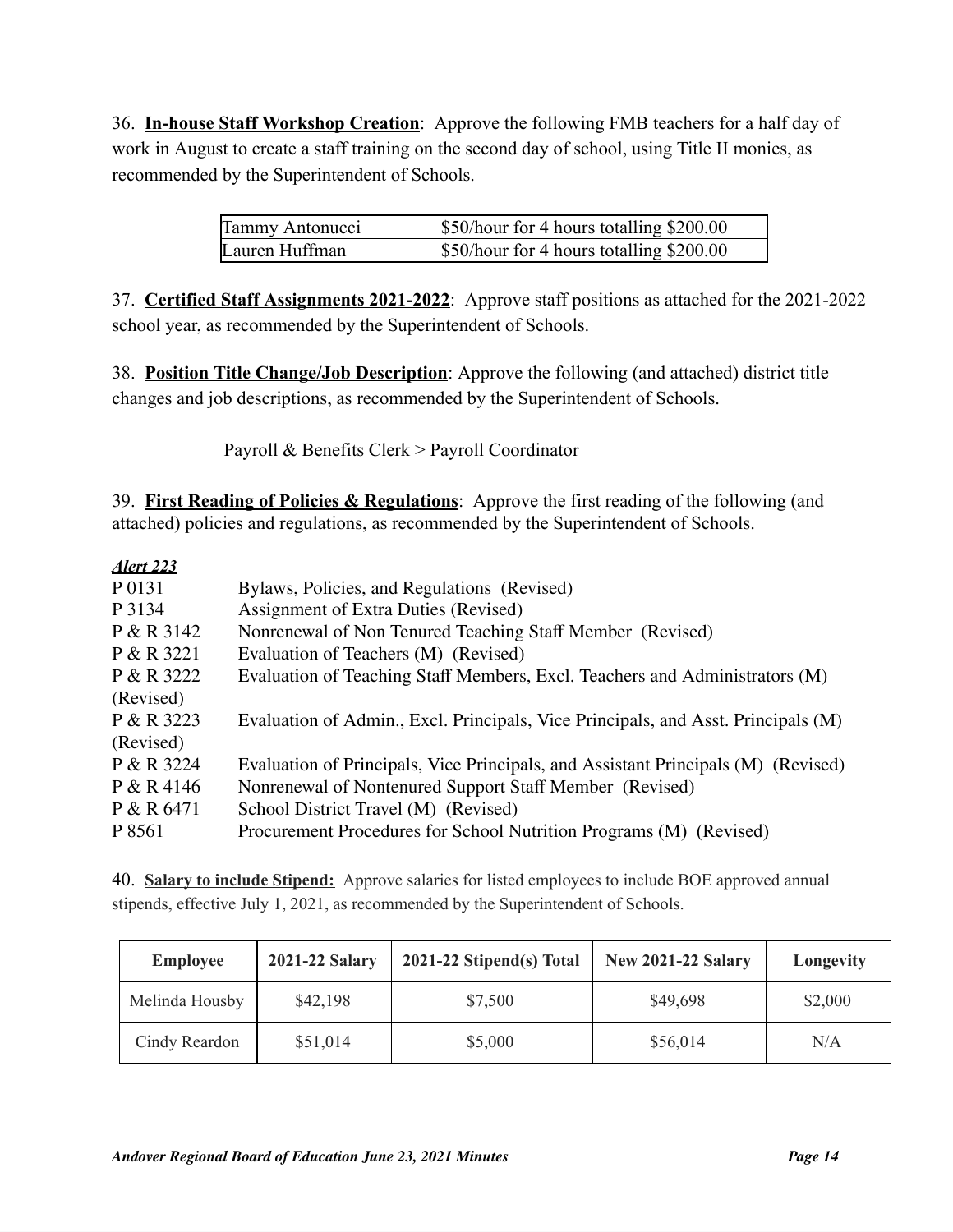41. **LPS Mentor**: Approve the payment of \$500 from Title II funds to Darice Myers who served as LPS mentor to new teachers during the 2020-2021 school year, as recommended by the Superintendent of Schools.

# **Roll Call Vote:**

**Yes:** Ms. Annuzzi, Mrs. Bearden, Mrs. Jessica, Dr. Koroski, Mr. Minnick, Mr. Porter and Mrs. Sciroppo **No:** None

**Abstain:** None

# **B. FINANCE/OPERATIONS:**

# **Mr. Porter moved and Mrs. Brennan seconded, that the Andover Regional Board of Education approve resolutions #1-46 as presented:**

1. **Treasurer & Board Secretary's Certification and Report**: Approve the May 2021 Board Secretary's and Treasurer's Reports pursuant to N.J.A.C. 6A:23-16.10(c)3, we certify that as of May 2021 after review of the secretary's monthly financial report (appropriations section) and upon consultation with the appropriate district officials, to the best of our knowledge no major account or fund has been over-expended in violation of N.J.A.C. 6A:23A-16.10(c)4, and that sufficient funds are available to meet the district's financial obligations for the remainder of the fiscal year, as recommended by the Superintendent of Schools.

2. **Bills List**: Approve/accept the Bills List from May 13, 2021 through June 23, 2021 for a total of \$1,785,648.04 as recommended by the Superintendent of Schools.

3. **Petty Cash**: Approve/accept the Petty Cash Checking Account Report for May 2021, as recommended by the Superintendent of Schools.

4. **Transfers**: Approve/accept the Transfer Report for May 2021, as recommended by the Superintendent of Schools.

5. **School Physician Contract:** Approve the annual school physician contract with Dr. Casella at a cost of \$7,000 for the 2021-2022 school year, as recommended by the Superintendent of Schools.

- 6. **Annual Appointments:** Be it resolved by the Board of Education of Andover Regional, in the County of Sussex, New Jersey that the following annual appointments are made:
	- 1. Ms. Nicole Sylvester, Board Secretary
	- 2. Ardito & Co., LLC, Public School Accountants
	- 3. Dr. Joseph Casella, School Physician
	- 4. Saint Clare's Denville Hospital, Psychological Examiner
	- 5. Bryan Fleming and Cindy Mizelle, Attendance Officers
	- 6. Ms. Marie Goble, Treasurer of School Monies
	- 7. Scarinci [Hollenbeck,](http://scarincihollenbeck.com/) Attorney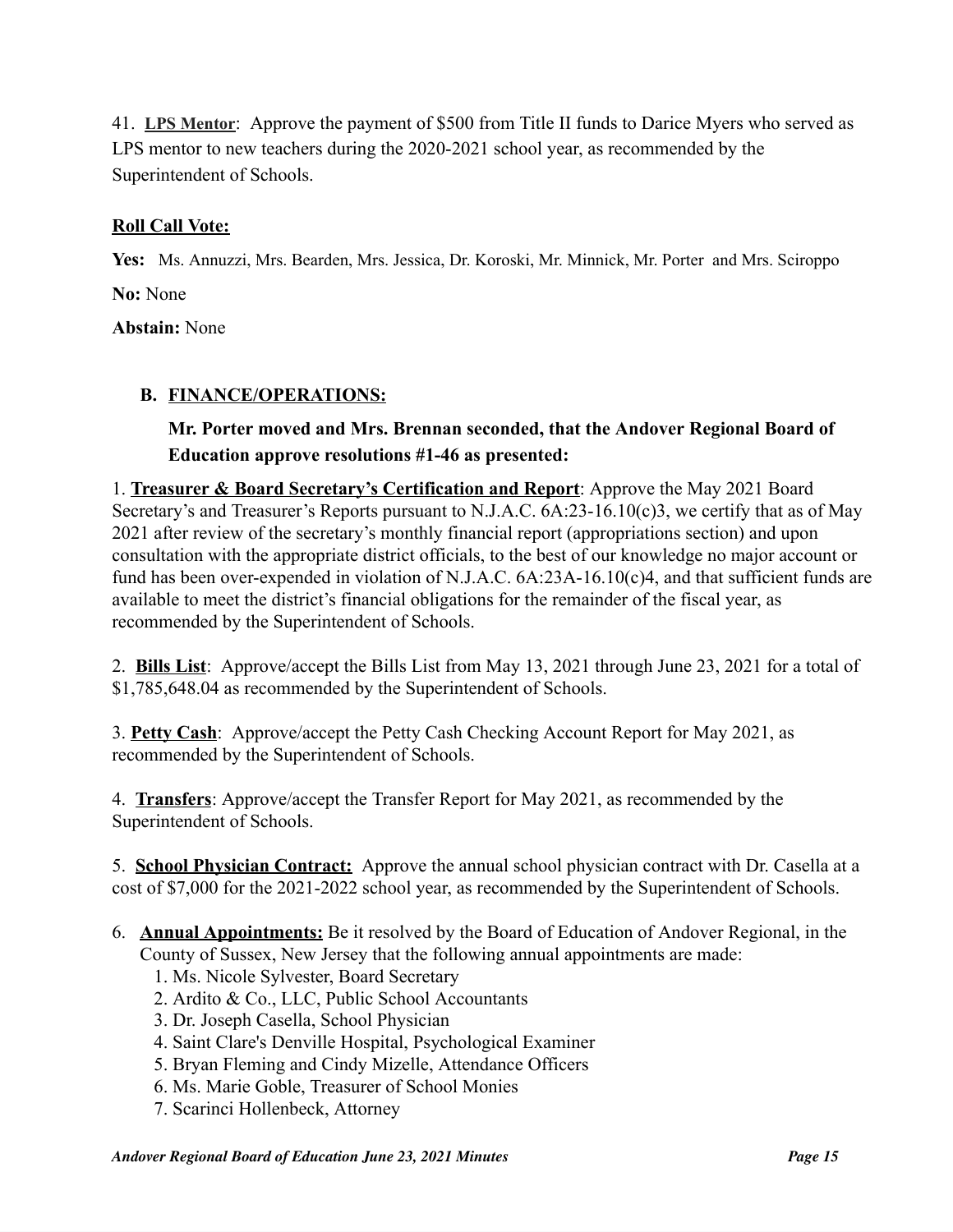8. Parette Somjen Architects, LLC, Architect of Record

7. **Home Therapies Contract:** Approve the annual contract with Horizon Healthcare Staffing at various rates per contract for the 2021-2022 school year, as recommended by the Superintendent of Schools.

8. **Appointments:** Approval of Richard Medwin, B&G Supervisor for the following appointments for the 2021-2022 school year, as recommended by the Superintendent of Schools:

- 1. Asbestos Designated Person/Officer
- 2. Integrated Pest Management Coordinator
- 3. Chemical Hygiene Officer

9. **Accent on Communications Contract**: Approve Accent on Communications for speech therapy sessions for Student ID#7061710408 for a period from July 1, 2021 through June 30, 2022 at various rates per contract, as recommended by the Superintendent of Schools.

10. **Millennium International Textile, Inc. Contract**: Approve Millennium International Texttile, Inc. for the collection box agreement for a check of \$150/month to the Andover Regional 8th grade class to help raise money for a period from July 1, 2021 through June 30, 2022 as recommended by the Superintendent of Schools.

11. **LearnWell Contract**: Approve Learnwell for direct instruction and continuous administrative support at a cost of \$48/hour for a period from May 27, 2021 through June 30, 2021, as recommended by the Superintendent of Schools.

12. **Travel Expenses:** Approve Crystal Lowery for travel expenses for job related activities, included but not limited to the post office, bus company, county office, bank(s), office supply store(s), not to exceed \$300.00 per quarter; travel reimbursement at the current New Jersey mileage rate; subject to change as per the District's Travel Policy.

13. **Scarinci Hollenbeck Contract:** Approve Scarinci Hollenbeck for legal services for the 2021-2022 school year for a period from July 1, 2021 through June 30, 2022 at a cost of \$165/hour, as recommended by the Superintendent of Schools.

14. **Newslea Contract:** Approve Newslea for the 2021-2022 school year at a cost of \$5,800, as recommended by the Superintendent of Schools.

15. **Renewal of Insurance Application:** Approve the renewal application for the New Jersey School Boards Association Insurance Group for the 2021-2022 school year for all coverage excluding medical, dental, and prescription, as recommended by the Superintendent of Schools.

16. **Petty Cash for 2020-2021 School Year**: Approves the Business Administrator to be authorized to close the Business Office petty cash accounts as of June 30, 2021 and reopen the petty cash account Business Office accounts in the amount of \$150 and \$500 as of July 1, 2021, as recommended by the Superintendent of Schools.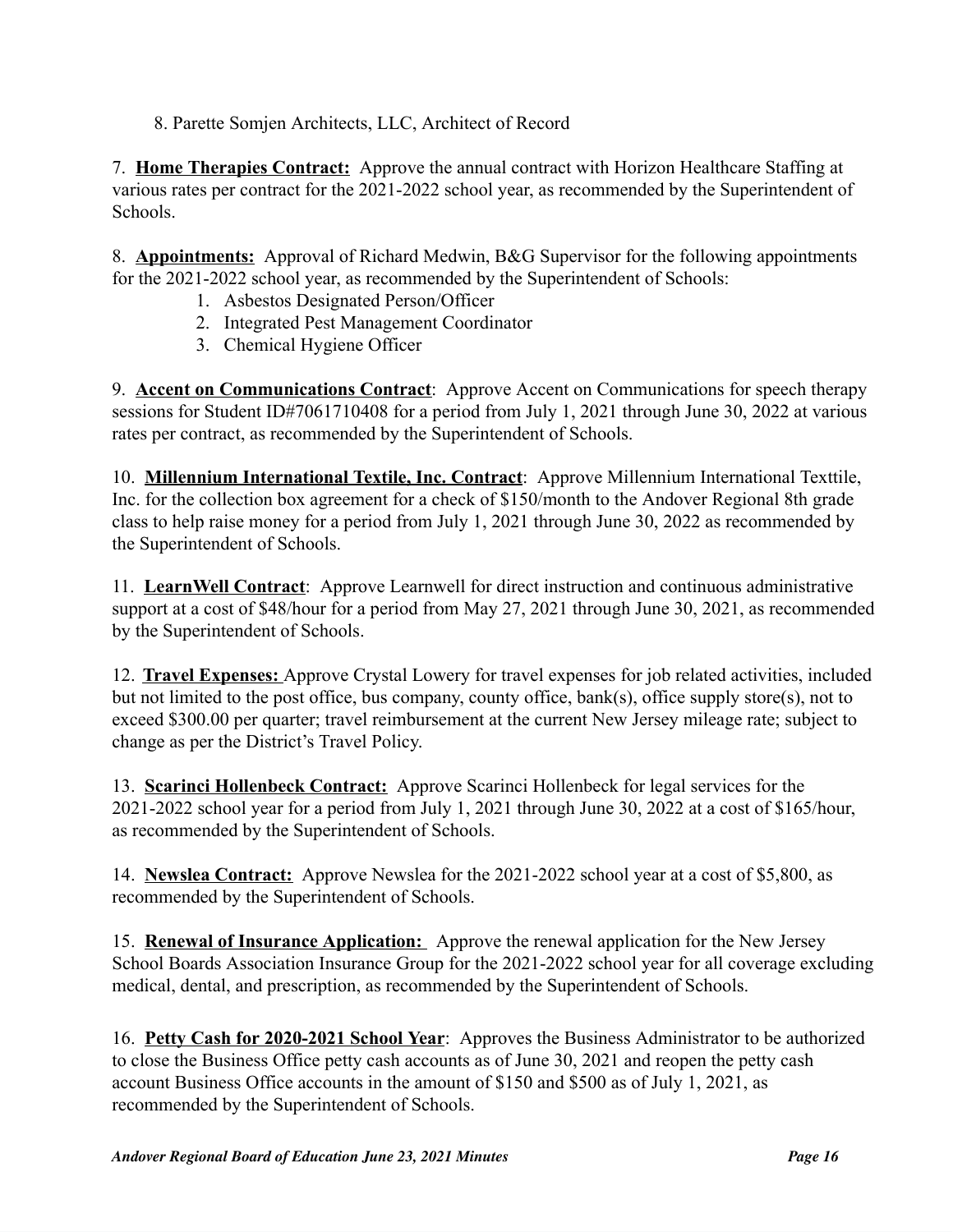17. **State Contract Purchases:** Approves that purchases using the following state contracts/cooperatives be approved for the 2021-2022 school year, as recommended by the Superintendent of Schools.

| -Sourcewell                  | - MRESC                        |
|------------------------------|--------------------------------|
| - Morris County Cooperative  | - Hunderton County Cooperative |
| -TIPS Cooperative Purchasing | - Ed Data                      |

18. **Transfer of 2020-2021 Surplus to Capital Reserve:** Approve the transfer of 2020-2021 surplus to the capital reserve account, as recommended by the Superintendent of Schools.

WHEREAS, NJSA **6A:23A-14.4 et seq** permit a Board of Education to establish and/or deposit into certain reserve accounts at year end, and

WHEREAS, the aforementioned statutes authorize procedures, under the authority of the Commissioner of Education, which permit a board of education to transfer anticipated excess current revenue or unexpended appropriations into reserve accounts during the month of June by board resolution, and

WHEREAS, the Andover Regional Board of Education wishes to deposit anticipated current year surplus into a Capital Reserve account at year end, and

WHEREAS, the Andover Regional Board of Education has determined that up to \$900,000 is available for such purpose of transfer;

NOW THEREFORE BE IT RESOLVED by the Andover Regional Board of Education that it hereby authorizes the district's School Business Administrator to make this transfer consistent with all applicable laws and regulations.

19. **Transfer of 2020-2021 Surplus to Tuition Reserve:** Approve the transfer of 2020-2021 surplus to the tuition reserve account, as recommended by the Superintendent of Schools.

WHEREAS, NJSA **6A:23A-14.4 et seq** permit a Board of Education to establish and/or deposit into certain reserve accounts at year end, and

WHEREAS, the aforementioned statutes authorize procedures, under the authority of the Commissioner of Education, which permit a board of education to transfer anticipated excess current revenue or unexpended appropriations into reserve accounts during the month of June by board resolution, and

WHEREAS, the Andover Regional Board of Education wishes to deposit anticipated current year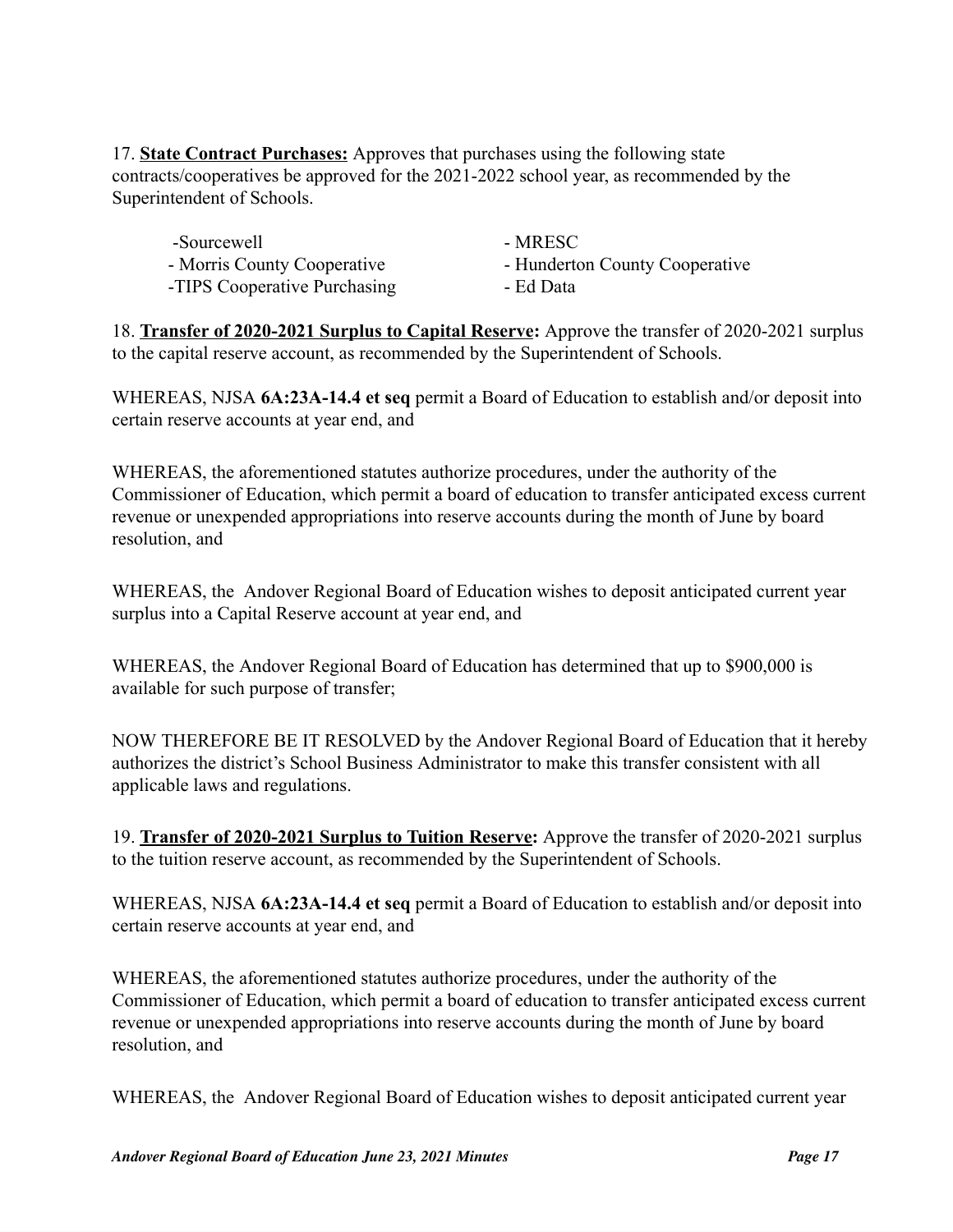surplus into a Tuition Reserve account at year end, and

WHEREAS, the Andover Regional Board of Education has determined that up to \$347,000 is available for such purpose of transfer;

NOW THEREFORE BE IT RESOLVED by the Andover Regional Board of Education that it hereby authorizes the district's School Business Administrator to make this transfer consistent with all applicable laws and regulations.

20. **Cafeteria Account Funding**: Approve the transfer of \$10,000 from the General Fund to the Cafeteria account to fund monthly cafeteria expenditures and equipment repairs, recommended by the Superintendent of Schools.

21. **Spring Bus Evacuation Schedule**: Approve the Spring 2021 bus evacuations, as attached, as recommended by the Superintendent of Schools.

22. **CST Travel**: Approve travel to various out-of-district placements by Child Study Team members: Melissa VanBlarcom, Allison McCurry, Cary Cotto for the 2021-2022 school year, as recommended by the Superintendent of Schools.

23. **Participation in Joint Agreement:** Approve the following Resolution for Participation in Joint Transportation Agreement between Andover Regional Board of Education and the Sussex County Regional Transportation Cooperative for the upcoming 2021-2022 school year, as recommended by the Superintendent of Schools.

WHEREAS, the Hopatcong Board of Education is willing to provide the services to coordinate transportation for the Andover Board of Education for transportation of students to Special Education Schools along established routes to specific destinations in order to attempt to achieve the maximum cost effectiveness;

WHEREAS, the Hopatcong Board of Education shall provide such services under the name of Sussex County Regional Transportation Cooperative.

NOW THEREFORE, BE IT RESOLVED by the Andover Regional Board of Education that pursuant

hereto the President and Secretary of the Andover Regional Board of Education are hereby authorized and directed to execute a duplicate of the Resolution which shall act as an agreement between the

Andover Regional Board of Education and the Sussex County Regional Transportation Cooperative for the coordination of transportation of students to Special Education Schools to specific destinations upon the following terms and conditions:

1. The Andover Regional Board of Education shall pay to the Sussex County Regional Transportation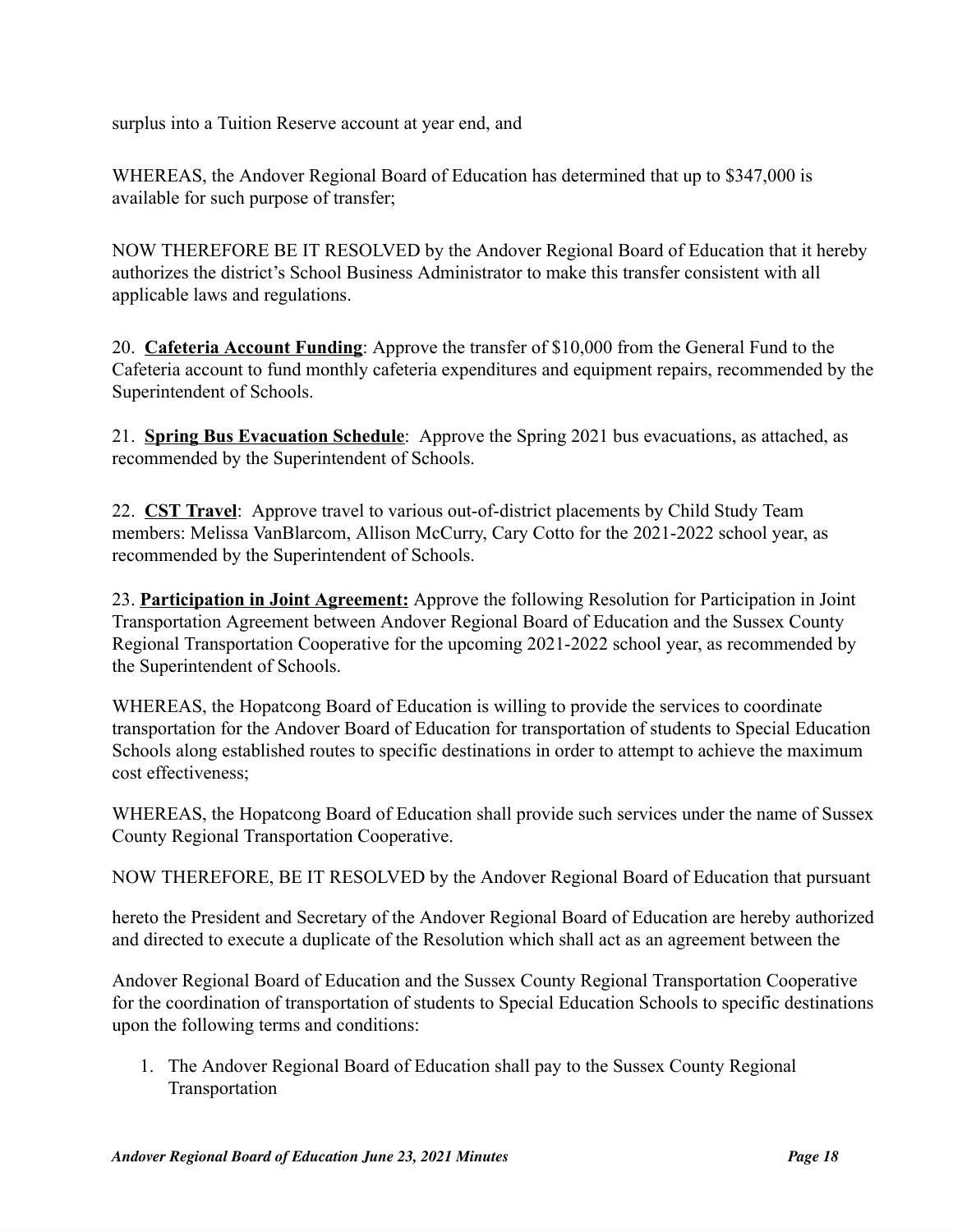Cooperative in consideration of the services it shall render pursuant to this agreement an amount to equal four percent (4.0%) of the Andover Regional Board of Education's actual cost paid for transportation of Special Education school students to specific destinations during the 2021-2022 school year, said sum to be paid as follows in each year during the term of this agreement or any extension hereof.

2. The terms "Hopatcong Board of Education" and "Sussex County Regional Transportation Cooperative" will be used interchangeably throughout this Agreement. To ensure no confusion, both terms refer to the same legal entity, the Hopatcong Board of Education.

### Special Education Transportation 4% Admin Fee

### Payment Due

| (100% of estimated fees based on your 2019-20 transportation expenses)   |  |
|--------------------------------------------------------------------------|--|
|                                                                          |  |
| (20% of estimated charges based on your 2019-20 transportation expenses) |  |
|                                                                          |  |
|                                                                          |  |
|                                                                          |  |
|                                                                          |  |
|                                                                          |  |

June – plus or minus final adjustments

\*All 2021-summer routes shall be billed upon completion of transportation. A check will be issued on or about July 29, 2022 for all transportation funds not used. After the 2020-21 school year, we will no longer be able to roll-over credits to the following school year.

3. The Sussex County Regional Transportation Cooperative will provide the following services:

a. routes coordinated with other districts to attempt to achieve a maximum cost reduction while

maintaining a realistic capacity and travel time; b. statements prepared on appropriate vouchers according to the above schedule delineating costs per route;

c. computer print-outs of student lists for all routes coordinated by the Sussex County Regional

Transportation Cooperative for ASSA reporting deadlines; d. all necessary interaction and communication between the sending district, receiving school, and the respective transportation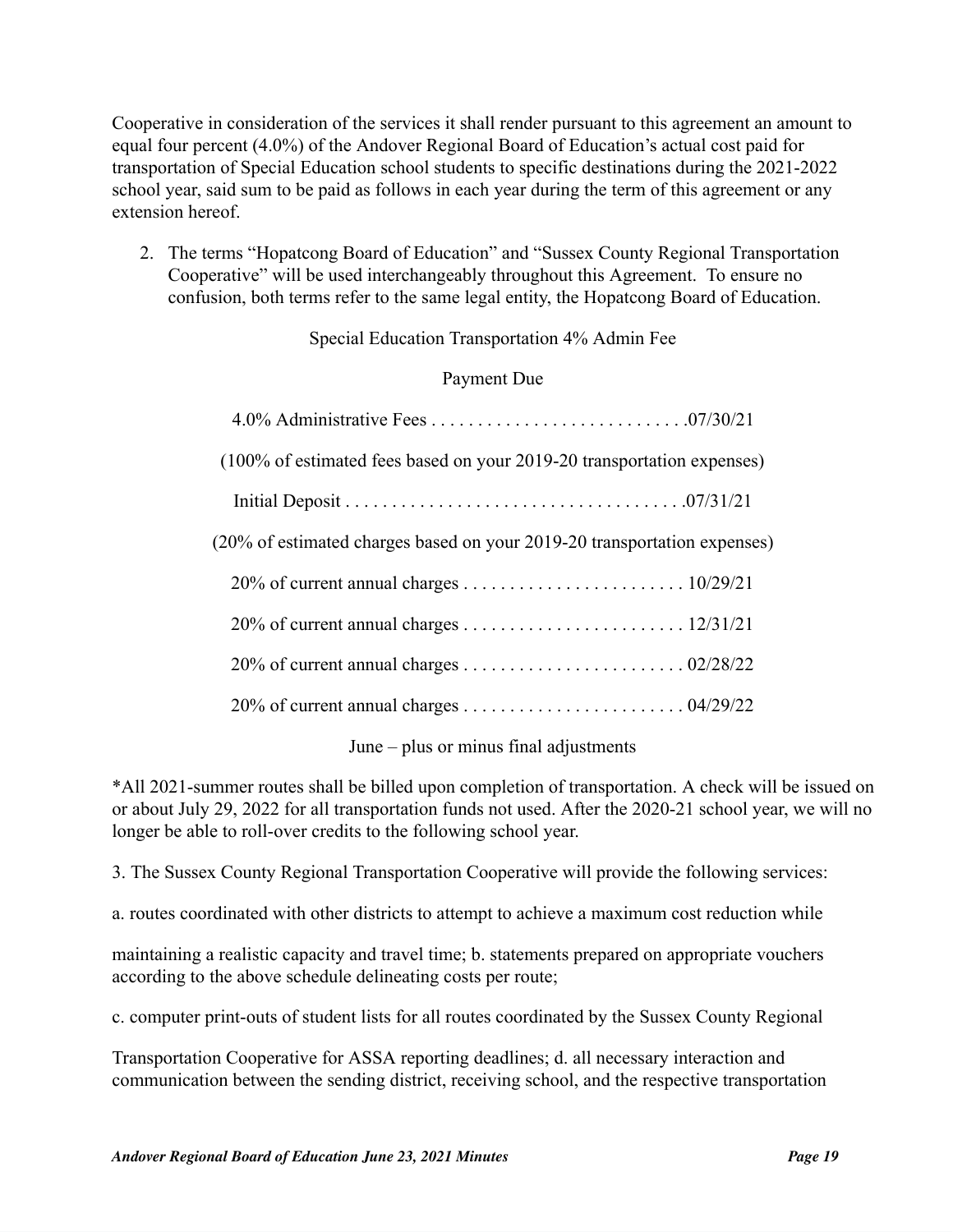contractors;

e. timely review and revision of routes; f. provide transportation within three days or sooner after receipt of the formal written request;

g. timely submission of contracts, renewals or addenda to the county office for approval.

# 24. **Participation in Joint Agreement: Approve the following Resolution between Andover Regional Board of Education and the Sussex County Regional Cooperative for Public / Private/ Charter School Transportation for the 2021-2022 School Year:**

The Andover Regional Board of Education shall pay to the Sussex County Regional Transportation Cooperative in consideration of the services it shall render pursuant to this agreement an amount to equal two percent (2.0%) of the Andover Regional Board of Education's actual cost paid for transportation of Private and Public school students to specific destinations during the 2021-2022 school year, said sum to be paid as follows in each year during the term of this agreement or any extension hereof.

# 25. **Participation in Joint Agreement: Approve the following Resolution between Andover Regional Board of Education and the Sussex County Regional Cooperative for Athletic Transportation, if needed, for the 2021-2022 School Year:**

The Andover Regional Board of Education shall pay to the Sussex County Regional Transportation Cooperative in consideration of the services it shall render pursuant to this agreement an amount to equal four percent (4.0%) of the Andover Regional Board of Education's actual cost paid for transportation of Athletic and Field Trip school students to specific destinations during the 2021-2022 school year, said sum to be paid as follows in each year during the term of this agreement or any extension hereof.

26. **First Student Transportation Contract:** Approve the renewal of Multi-year contract #1 with First Student, Inc. – Andover at a cost of \$488,984.54 for the 2021-2022 school year, routes and costs as attached, as recommended by the Superintendent of Schools.

27. **Joint Transportation Agreement- Byram School District:** Approve the Joint Transportation Agreement between Andover Regional School District and Byram School District for transportation of two students to Florence M. Burd School at a cost of \$576.73 each, and a total cost of \$1,153.46 for the 2021-2022 school year on Andover Regional Route #9, as recommended by the Superintendent of Schools.

28. **Windsor School Tuition Contract:** Approve the annual tuition contract with Windsor School for student #7293906528 for July 2021 through June 2022 at a cost of \$90,300, as recommended by the Superintendent of Schools.

29. **Windsor School Tuition Contract:** Approve the annual tuition contract with Windsor School for student #4841234345 for September 2021 through June 2022 at a cost of \$77,400 as recommended by the Superintendent of Schools.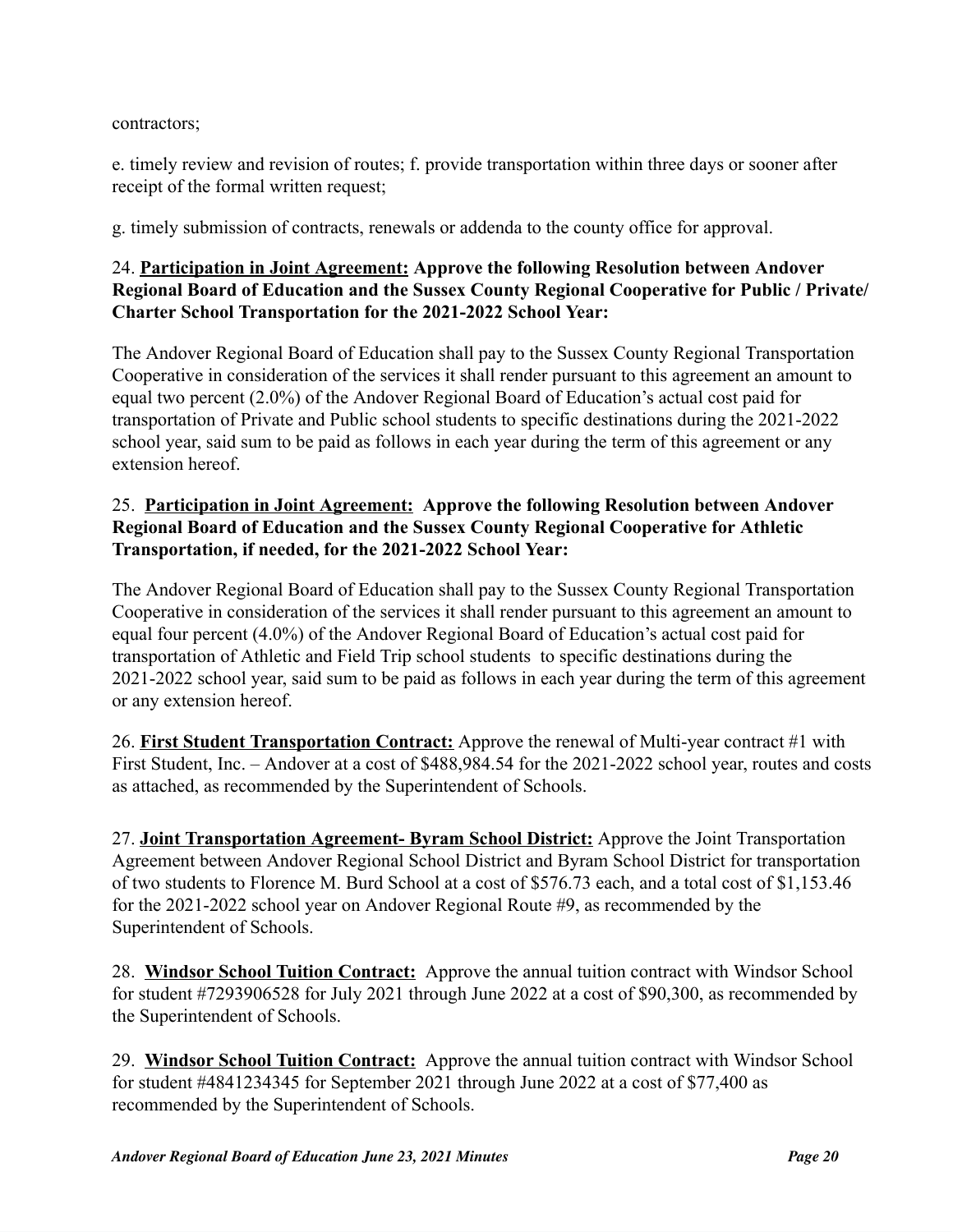30. **E.M. Electrical:** Approve E.M. Electrical Contractors for an annual maintenance agreement for service for three generators at a cost not to exceed \$2,500, as recommended by the Superintendent of Schools.

31. **FMB- New Playground:** Authorizes Parette Somjen Architects to submit all necessary plans and paperwork to the Department of Education concerning the Florence M. Burd School Preschool playground project, to serve as an application to the Office of School Facilities and amend the District's LRFP via minor amendment; and

Be it further resolved, that this project shall be a "One-Time Cost" project and the Board of Education is not seeking state funding but will fund the project through the district's general fund account, as recommended by the Superintendent of Schools.

**32. FMB- New Playground Architect Fees:** Approves the proposal with Parette Somjen Architects for professional services associated with the Florence M. Burd School preschool playground project, at a cost of \$30,500 as recommended by the Superintendent of Schools.

**33. LPS- RTU Replacement:** Authorizes Parette Somjen Architects to submit all necessary plans and paperwork to the Department of Education concerning the Long Pond School RTU Replacement project, to serve as an application to the Office of School Facilities; and

Be it further resolved, that this project shall be a "Capital Reserve & ESSER II" project and the Board of Education is not seeking state funding but will fund the project through the district's "Capital Reserve account and ESSER II Funds" account, as recommended by the Superintendent of Schools.

**34. LPS- RTU ReplacementArchitect Fees:** Approves the proposal with Parette Somjen Architects for professional services associated with the Long Pond School RTU Replacement project at a cost of \$18,500 as recommended by the Superintendent of Schools.

**35. Central Park School ESY Tuition Contract:** Approve the annual ESY tuition contract with Central Park School for student #2016067024 for July 2021- August 2021 at a cost of \$4,400 and a personal aide at a cost of \$3,700 for a total of \$8,100, as recommended by the Superintendent of Schools.

36. **Phoenix Advisors LLC Contract:** Approve the annual contract with Phoenix Advisors LLC to serve as the districts contoninutn disclosure agent for the 2021-2022 school year, at various costs per the contract, as recommended by the Superintendent of Schools.

37. **Summer Academy Transportation:** Approve the following Stocker Bus Company Quote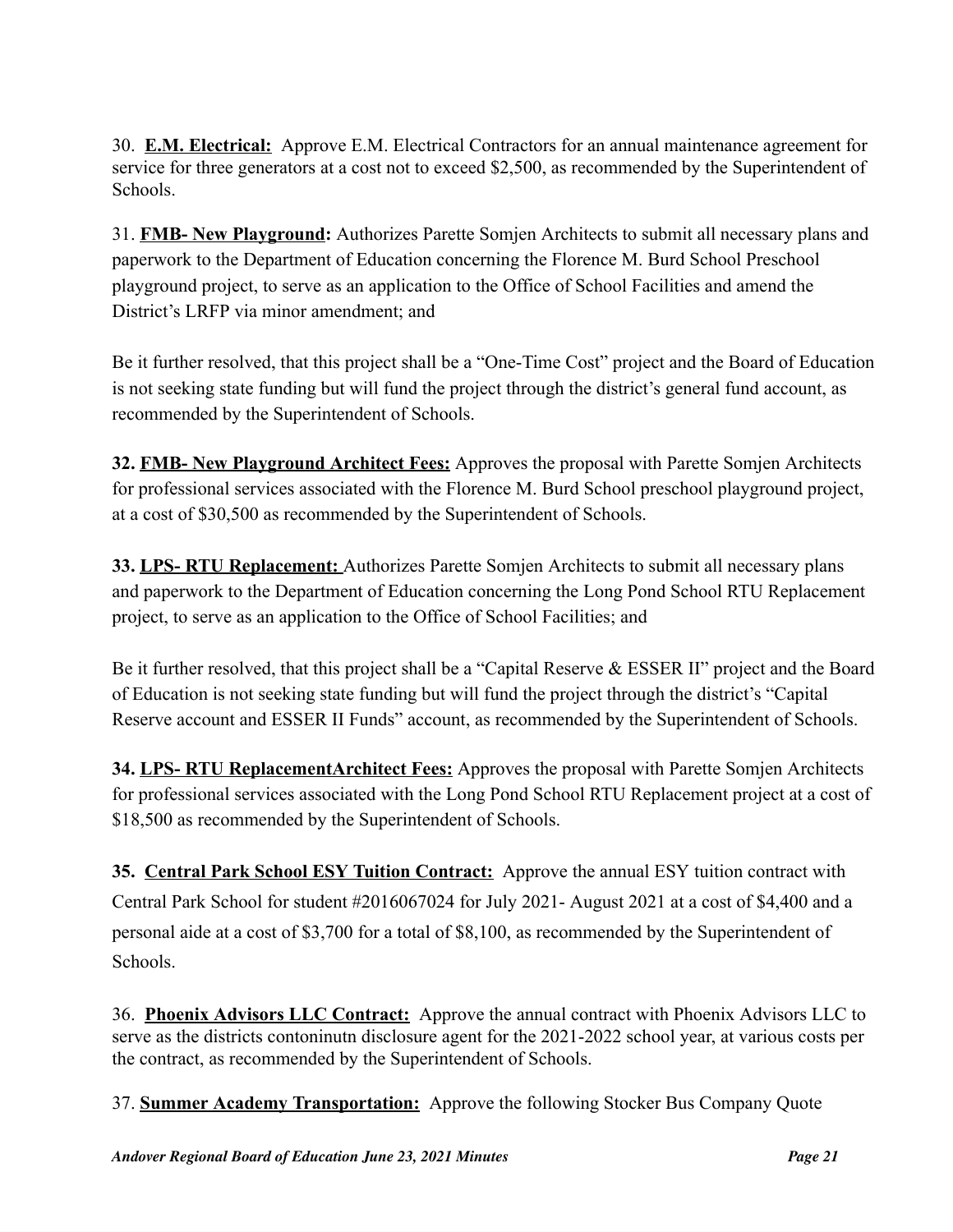| ID $#$        | Destination | Dates / Times      | <b>Quote Description</b> | Cost                      |
|---------------|-------------|--------------------|--------------------------|---------------------------|
| Quote $01-22$ | Summer      | $7/1/21 - 7/31/21$ | 2:54 passenger buses to  | Rt. S1 - \$255.00 per day |
|               | Academy     | 9:55 AM-11:30 AM   | and from FMB School      | Rt. S2 - \$255.00 per day |

#01-22 transportation for the Summer Academy bus routes as follows:

38. **Tuition Contract with Newton:** Approve the tuition contract agreement with Newton School District for the 2021-2022 school year at a cost of \$2,720,906, as recommended by the Superintendent of Schools.

39. **2021-2022 IDEA Grant:** Approves the following IDEA grant monies for the 2021-2022 school year:

| <b>IDEA-</b> Basic | <b>IDEA-Preschool</b> |  |  |
|--------------------|-----------------------|--|--|
| \$148,655          | \$6,882               |  |  |

40. **2020-2021 School Security Grant:** Approve the application and submission of reimbursement from October 28, 2020 for the School Security Grant, for compliance with Alyssa's Law in the amount of \$24,165, (if cost estimates exceed the budgeted amount, there are local funds available to pay for the project(s)), as recommended by the Superintendent of Schools.

41. **New Jersey Cooperative Purchasing Alliance # CK04:** Approve participation in the New Jersey Cooperative Purchasing Alliance # CK04, as recommended by the Superintendent of Schools.

WHEREAS, N.J.S.A. 40A:11-11(5) authorizes contracting units to establish a Cooperative Pricing System and to enter into Cooperative Pricing Agreements for its administration; and

WHEREAS, the County of Bergen, hereinafter referred to as the "Lead Agency" has offered voluntary participation in the New Jersey Cooperative Purchasing Alliance # CK04- a Cooperative Pricing System for the purchase of goods and services;

WHEREAS, on June 23, 2021 the governing body of the Andover Regional School District, County of Sussex, State of New Jersey duly considered participation in a Cooperative Pricing System for the provision and performance of goods and services;

NOW, THEREFORE BE IT RESOLVED as follows:

# **TITLE**

This RESOLUTION shall be known and may be cited as the Cooperative Pricing Resolution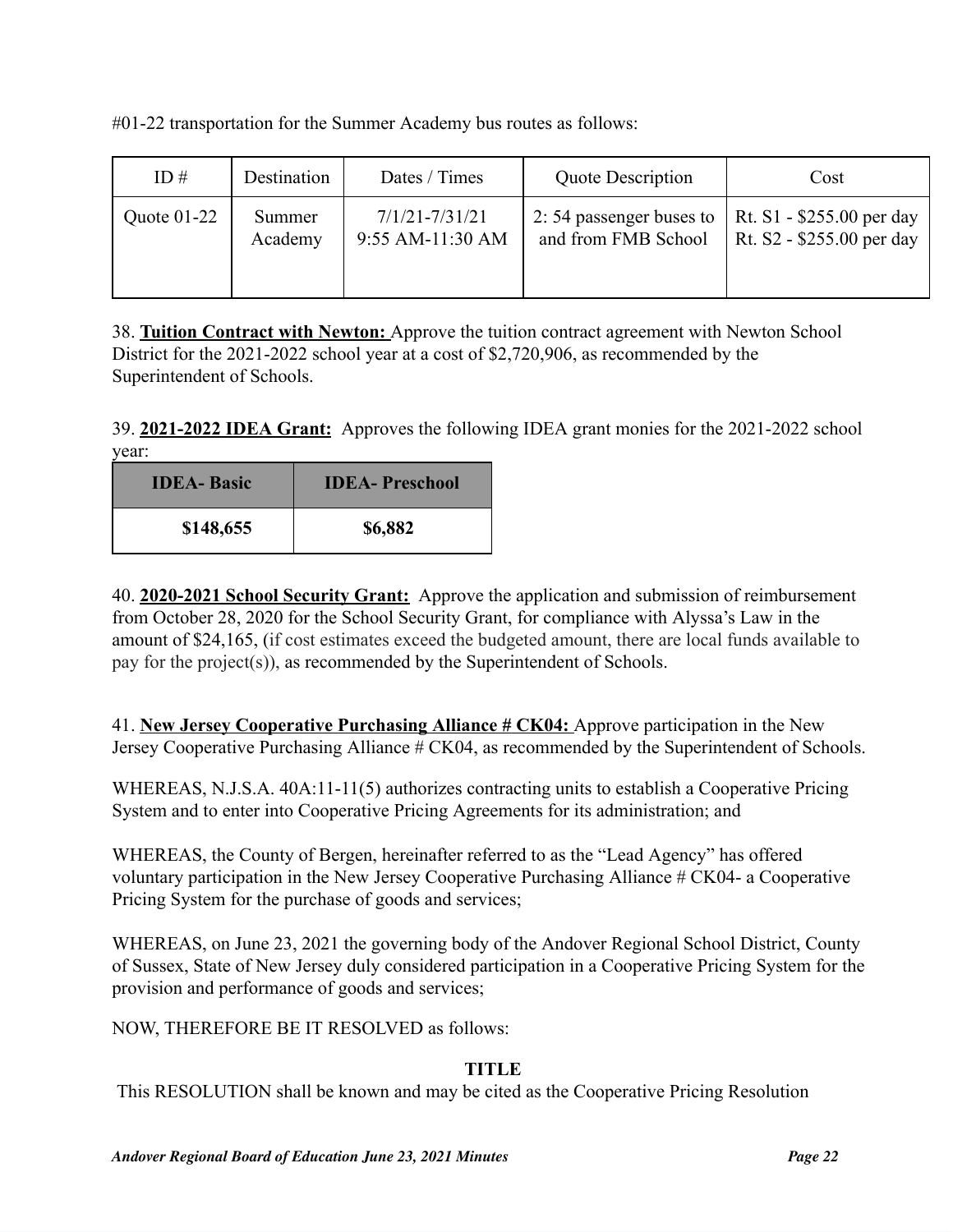of the Andover Regional Board of Education

# **AUTHORITY**

Pursuant to the provisions of N.J.S.A. 40A:11-11(5), the School Business Administrator/Board Secretary is hereby authorized to enter into a Cooperative Pricing Agreement with the Lead Agency.

### **CONTRACTING UNIT**

The Lead Agency shall be responsible for complying with the provisions of the Local Public Contracts Law (N.J.S.A. 40A:11-1 et seq.) and all other provisions of the revised statutes of the State of New Jersey.

### **EFFECTIVE DATE**

This resolution shall take effect immediately upon passage.

42. **Building Use for 2021-2022 School Year**: Approve the following building use for the Long Pond and/or Florence M. Burd schools, as recommended by the Superintendent of Schools.

| <b>NAME OF ORGANIZATION</b>                       | <b>PURPOSE</b> | <b>DATE</b><br><b>REQUESTED</b> | <b>INSURANCE</b><br><b>CERTIFICATE</b> | <b>BUILDING</b> |
|---------------------------------------------------|----------------|---------------------------------|----------------------------------------|-----------------|
| Andover PD                                        | Safety Town    |                                 | Yes                                    | <b>FMB</b>      |
| Andover PD<br>Car Seat<br>Inspection/Installation |                | July 12, 2021                   | Yes                                    | <b>FMB</b>      |

43. **Tuition Reimbursement**: Approve the following tuition reimbursement, as recommended by the Superintendent of Schools:

| <b>Name</b>                  | <b>Program</b>                                                              | <b>Credits</b> | Location                | <b>Cost per</b><br><b>Credit</b> | Reimbursement<br>Cost | <b>Dates</b> |
|------------------------------|-----------------------------------------------------------------------------|----------------|-------------------------|----------------------------------|-----------------------|--------------|
| <b>Nickolas</b><br>Moustakas | <b>GED 690</b><br>Physiological<br>Basis of Learning<br><b>Disabilities</b> | 3              | Centenary<br>University | \$625.95                         | \$1,913.85            | Fall 2021    |
| Erik<br>Burneyko             | HLTH614<br>Advanced<br>Epidemiology                                         | 3              | NJ City<br>University   | \$758.40                         | \$2,275.20            | Fall 2021    |
| Tammy<br>Antonucci           | <b>GED650</b><br>Principles &<br>Practices of<br>Supervision                | 3              | Centenary<br>University | \$767.75                         | \$2,303.24            | Fall 2021    |
| Marianela                    | MCC635                                                                      | 3              | NJ City                 | \$758.40                         | \$2,275.20            | Fall 2021    |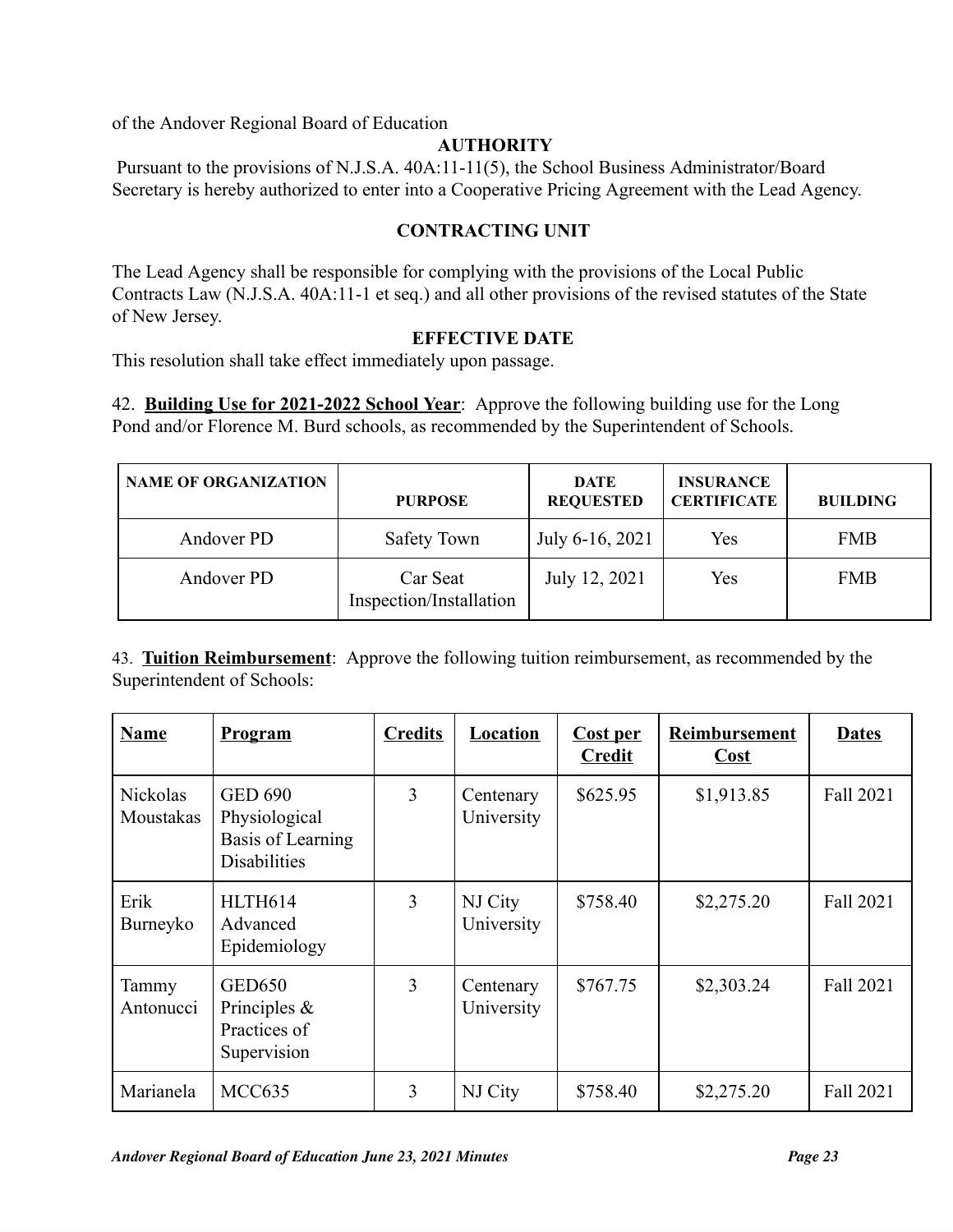| Torres | <b>Effective Literacy</b><br>Teaching for<br>English Language | University |  |  |
|--------|---------------------------------------------------------------|------------|--|--|
|        | Learners                                                      |            |  |  |

44. **American Rescue Plan ESSER III Federal Grant / Safe Return Plan:** Approve "Safe Return Plan" as required of the American Rescue Plan ESSER III Federal Grant application, as recommended by the Superintendent of Schools.

45. **School Security Drills SOA**: Approve Andover Regional's School Security Drill Statement of Assurance for the 2020-2021 school year, as recommended by the Superintendent of Schools.

46. **ARP ESSER III Grant**: Approve the submission of the ARP- ESSER III funds of \$384,139, as recommended by the Superintendent of Schools.

# **Roll Call Vote:**

**Yes:** Ms. Annuzzi, Mrs. Bearden, Mrs. Jessica, Dr. Koroski, Mr. Minnick, Mr. Porter and Mrs. Sciroppo

**No:** None

### **Abstain:** None

# **C. CURRICULUM/INSTRUCTION:**

# **Mrs. Brennan moved and Mr. Minnick seconded, that the Andover Regional Board of Education approve resolutions #1-3 as presented:**

1. **Activities/Trips**: Approve the following student activities/class trip, as recommended by the Superintendent of Schools.

| Grade/<br><b>Teacher</b>                  | Date/<br>Destination/<br><b>Purpose</b>                                       | # of Students $\&$<br><b>Adult Chaperones</b><br>w/Names              | <b>Student</b><br>Cost | <b>Transportation</b>                               | <b>Board</b><br>Cost |
|-------------------------------------------|-------------------------------------------------------------------------------|-----------------------------------------------------------------------|------------------------|-----------------------------------------------------|----------------------|
| <b>Nick</b><br>Moustakas<br>Track & Field | Track & Field Event<br>May 20, 2021<br>$3:20$ pm-6:00pm<br>Green Hills School | Students: 12<br>Teachers: 2<br><b>Nick Moustakas</b><br>Steve Zanella | \$0                    | <b>Stocker Bus</b><br>$$300.00$ per bus<br>per trip | \$600.00             |

2. **Professional Development Workshops:** Approve the following professional development, registration fees and mileage reimbursement, as recommended by the Superintendent of Schools.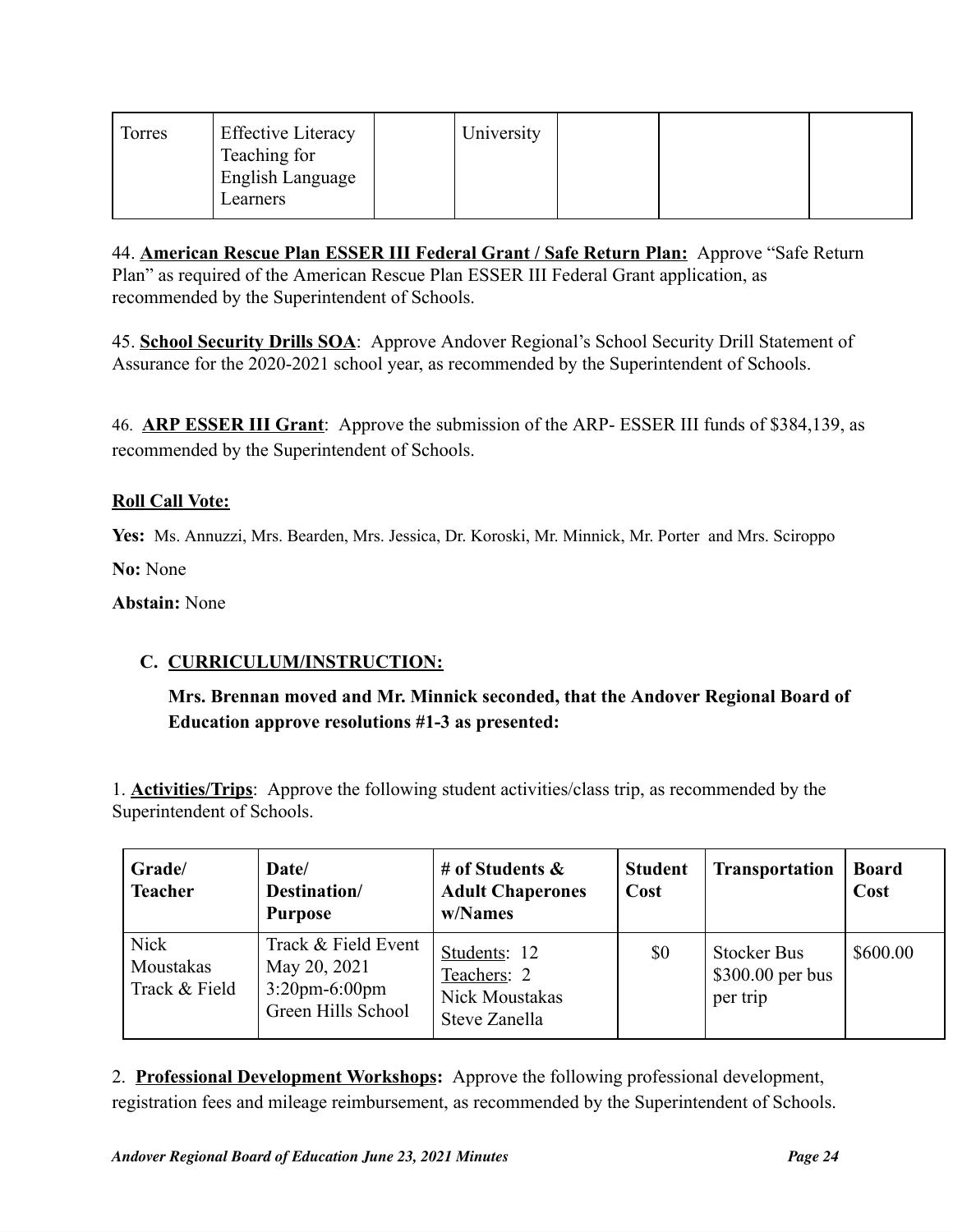| <b>Name</b>           | <b>Program/Location</b>                                                                                           | <u>Date</u>                                  | <b>Fees/Mileage</b>                                       |
|-----------------------|-------------------------------------------------------------------------------------------------------------------|----------------------------------------------|-----------------------------------------------------------|
| Tammy Antonucci       | Spotlight on Dyslexia by<br>Learning Ally, Virtual                                                                | June 4, 2021                                 | Registration: \$99.00                                     |
| Melissa<br>VanBlarcom | Transforming SEL w/Challenging July 19, 2021<br><b>Students</b><br>NJSPAFEA, Online                               | $(9am-12pm)$                                 | Registration: \$60/members                                |
| Melissa<br>VanBlarcom | Application of DBT Skills for<br>Middle & HS Settings<br>Natl Assoc of School<br>Psychologists, Online/Self-Paced | Online/Self-Paced                            | Registration: \$130.00                                    |
| Melissa<br>VanBlarcom | The Path Forward on Student<br>Mental Health<br>NJPSAFEA, Online                                                  | 27, 2021 (9am-12pm)<br>Online                | July 14, July 15 $&$ July Registration \$225/members      |
|                       | Jennifer McKeown Creating Affirming & Inclusive<br><b>Educational Environments</b><br>TCNJ, Online                | August 3, 2021                               | Registration: \$250.00                                    |
| Stephanie Oberg       | Catching up your Students<br>w/Disabilities Who Have Fallen<br><b>Behind</b><br><b>BER, Virtual Recording</b>     | N/A-Virtual Recording Registration: \$279.00 |                                                           |
| Jessica Hubble        | Orton-Gillingham Training<br>(Dyslexia Training)<br>MaxScholar, Online                                            | August 12, 2021                              | Registration:<br>\$240.00 (materials<br>\$895.00 (course) |

3. **Summer Clerical Curriculum Work Position**: Approve one position for the purpose of Summer Clerical Curriculum work to be paid up to 70 hours at \$15/hour, not to exceed \$1,050, which would be taken from the Curriculum budget, as recommended by the Superintendent of Schools.

# **Roll Call Vote:**

**Yes:** Ms. Annuzzi, Mrs. Bearden, Mrs. Jessica, Dr. Koroski, Mr. Minnick, Mr. Porter and Mrs. Sciroppo

**No:** None

**Abstain:** None

# **COMMUNICATIONS TO BOARD**: None at this time.

# **OLD and NEW BUSINESS:**

Dr. Koroski reminded the public that this would be the last meeting that would be live streamed on YouTube, that all further meetings would only be held in person for anyone who wanted to attend.